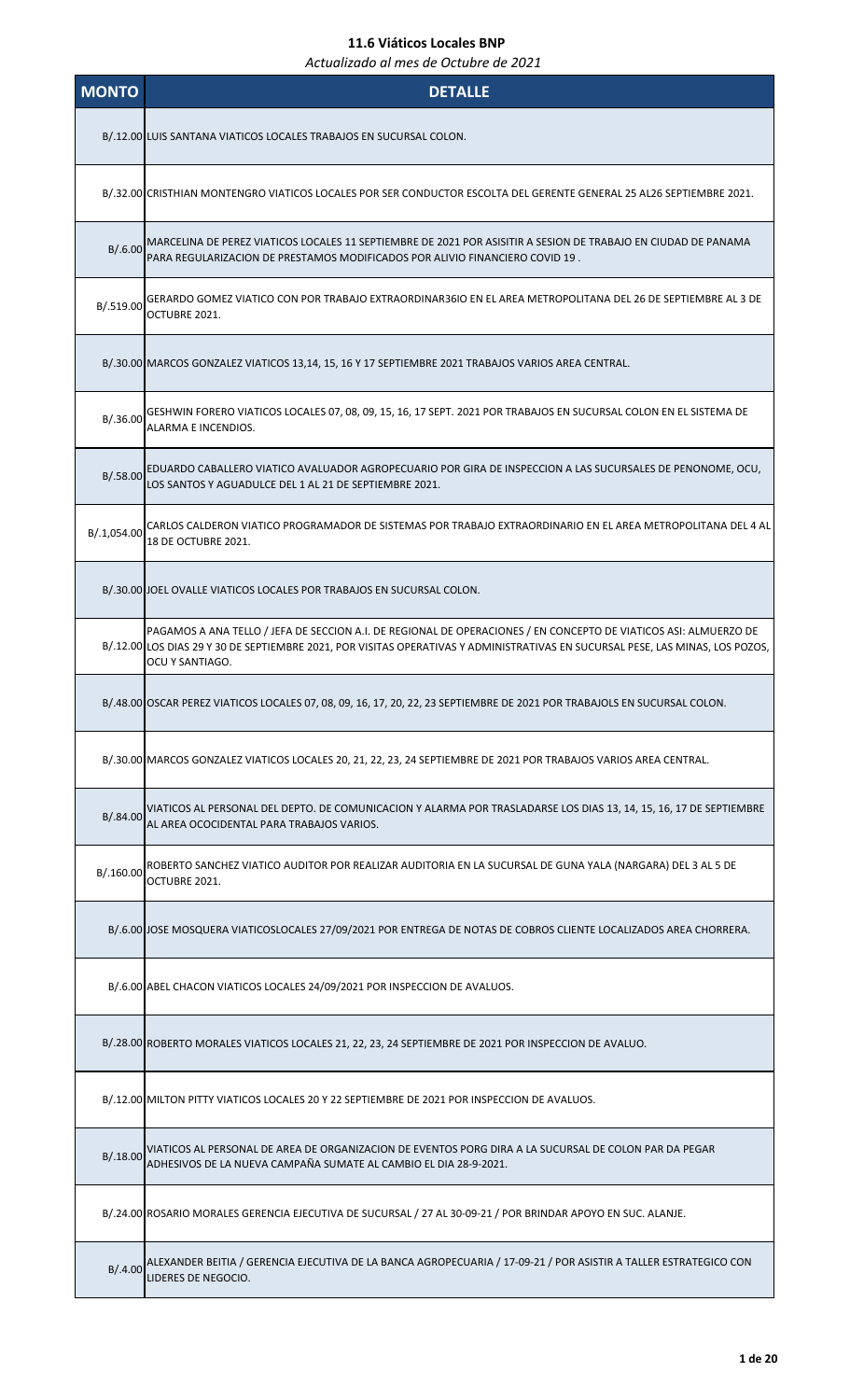| <b>MONTO</b> | <b>DETALLE</b>                                                                                                                                                                                                                                                                                                                                                                                  |
|--------------|-------------------------------------------------------------------------------------------------------------------------------------------------------------------------------------------------------------------------------------------------------------------------------------------------------------------------------------------------------------------------------------------------|
| B/.42.00     | RUTH MONTENEGRO / GERENCIA EJECUTIVA DE ADMINISTRACION DEL CREDITO A.O / 2, 3, 14, 17, 24, 27 Y 30-09-21 / POR VISITA A<br>CLIENTES EN GUALACA, VOLCAN, BUGABA, RENACIMIENTO Y POTRERILLOS.                                                                                                                                                                                                     |
| B/.501.00    | VIATICOS AL PERSONAL DEL DEPTO. DE PROGRAMA AYUDA AL PRODUCTOOR POR GESTIONES DE TRABAJO DE HIERRAS Y<br>COMPETITIVIDAD DEL 13 AL 18 DE SEPTIEMBRE 2021.                                                                                                                                                                                                                                        |
| B/.18.00     | PAGAMOS A JAVIER VEGA / CAJERO DE LA SUCURSAL LA ARENA / EN CONCEPTO DE VIATICOS ASI: ALMUERZO DE LOS DIAS 27,28 Y<br>29 DE SEPTIEMBRE 2021, POR PRESTAR APOYO DE LA CAJERA POR ESTAR PARTICIPANDO A SEMINARIO.                                                                                                                                                                                 |
| B/.122.00    | VARIOS DEPTO. OPERACIONES DE SEGURIDAD VIATICOS LOCALES 06 AL 13 SEPTIEMBRE DE 2021 POR CUSTODIAR LAS SUCURSALES<br>DEL AREA CENTRAL DEBIDO A LA FALTA DE PERSONAL.                                                                                                                                                                                                                             |
|              | PAGAMOS A MARLINA VILLARREAL / OFICINISTA OPERATIVA DEL DEPTO. DE OPERACIONES REGIONAL / EN CONCEPTO DE VIATICOS<br>B/.6.00 ASI: ALMUERZO DEL DIA 24 DE SEPTIEMBRE 2021, POR VISITA OPERATIVA Y ADMINISTRATIVAS EN SUCURSAL DIVISA, PARITA Y LA<br>ARENA.                                                                                                                                       |
| B/.6.00      | PAGAMOS A RANDALL FULLER / OFICINISTA OPERATIVO DE SUCURSAL SANTIAGO / EN CONCEPTO DE VIATICOS ASI: ALMUERZO DEL<br>DIA 01 DE OCTUBRE DEL 2021, POR APOYO ALA SUCURSAL DE SAN FRANCISCODELA MONTAÑA EN REEMPLAZO DEL TITULAR.                                                                                                                                                                   |
| B/.24.00     | PAGAMOS A ALBERTO MELA / CAJERO / EN CONCEPTO DE VIATICOS ASI: ALMUERZO DELOS DIAS 27, 28, 29 Y 30 DE SEPTIEMBRE<br>2021, POR APOYO DEL TITULAR DE LA CAJERA.                                                                                                                                                                                                                                   |
| B/.30.00     | PAGAMOS A YELISA AGUDO / CAJERODE SUCURSAL SANTIAGO CONCEPTO DE VIATICOS ASI: ALMUERZO DE LOS DIAS 20, 21, 22, 23<br>Y 24 DE SEPTIEMBRE 2021, POR APOYO A LA SUCURSAL DE SAN FRANCISCO DE LA MONTAÑA.                                                                                                                                                                                           |
|              | PAGAMOS A ELIGDO DOMINGUEZ / ALBAÑIL / EN CONCEPTO DE VIATICOSASI: ALMUERZO DEL DIA 20/09/2021, POR TRABAJOS DE<br>B/.24.00 SOLDADURA EN TOLDAS EN SUCURSAL DIVISA, ALMUERZO DE LOS DIAS 21, 22 Y 23 DE SEPTIEMBRE 2021, POR TRABAJOS DE<br>COLOCACION DE LECHADA E INSTALACION DE SOCALOS EN LA ESCUELA DE LOS POZOS.                                                                          |
| B/.6.00      | PAGAMOS A MARCELINO GIRON / AUXILIAR DE MANTENIMIENTO / EN CONCEPTO DE VIATICOS ASI: ALMUERZO DEL DIA<br>22/09/2021, POR TRABAJOS DE EBANISTERIA EN SUCURSAL PENONOME.                                                                                                                                                                                                                          |
|              | PAGAMOS A ROBERTO DELGADO / ELECTRICISTA / EN CONCEPTO DE VIATICOS ASI: ALMUERZO DEL DIA 22/09/2021, TRABAJOS<br>B/.12.00 ELECTRICOS EN SUCURSAL AGUADULCE E INSPECCION EN SUCURSAL PENONOME, ALMUERZO DEL DIA 23/09/2021, REPARACION<br>DE TUBERIA BOMBA DE AGUA EN SUCURSAL PENONOME Y TRABAJOS ELECTRICOS EN SUCURSAL AGUADULCE.                                                             |
| B/.24.00     | PAGAMOS A JOSE BAULE / ELECTRICISTA / EN CONCEPTO DE VIATICOS ASI: ALMUERZO DEL DIA 08/09/2021, POR TRABAJOS<br>ELECTRICOS Y SUMINISTRO DE COMBUSTIBLE EN SUCURSAL MARIATO, ALMUERZO DEL DIA 15/09/2021, POR TRABAJOS<br>ELECTRICOS EN SUCURSAL PENONOME INTERAMERICANA, ALMUERZO DE LOS DIAS 22 Y 23 DE SEPTIEMBRE 2021, POR TRABAJOS<br>ELECTRICOS EN LAS SUCURSALES DE AGUADULCE Y PENONOME. |
|              | PAGAMOS A JUAN GIRON / ALBAÑIL / EN CONCEPTO DE VIATICOS ASI: ALMUERZO DEL DIA 20/09/2021, POR TRABAJOS DE<br>B/.18.00 SOLDADURA EN TOLDAS DE SUCURSAL DIVISA, ALMUERZO DE LOS DIAS 21 Y 23 DE SEPTIEMBRE 2021, POR TRABAJOS DE<br>ALBAÑILERIA EN LA ESCUELA DE LOS POZOS.                                                                                                                      |
| B/.12.00     | PAGAMOS A PEDRO BANDA ALMUERZO DE LOS DIAS 29 Y 30 DE SEPTIEMBRE POR VISITAS A SUCURSALES DE PESE LOS POZOS, LAS<br>MINAS, SANTIAGO Y OCU.                                                                                                                                                                                                                                                      |
| B/.24.00     | PAGAMOS A MELINA GONZALEZ, ALMUERZO DE LOS DIAS 27, 28, 29 Y 30 DE SEPTIEMBRE POR BRINDAR APOYO EN SUCURSAL<br>DIVISA, POR LICENCIA DE GRAVIDEZ.                                                                                                                                                                                                                                                |
| B/.6.00      | PAGAMOS A JUAN IBARRA, CAJERO DE SUCURSAL PANAMERICANA, ALMUERZO DEL DIA 1 DE OCTUBRE POR APOYAR EN SUCURSAL<br>EL VALLE, POR SEMINARIO DE LA CAJERA TITULAR.                                                                                                                                                                                                                                   |
|              | DEBITAMOS PAGO CORRESPONDIENTEA ALMUERZO JUAN ABREGO, CONDUCTOR, GCIA. EJEC. SERVICIO ADMINISTRATIVO, POR<br>B/.6.00 TRANSPORTAR AMARLENE CASTILLO, A ENTREGAR NOTA DE ACTUALIZACION DE CLIENTE JURIDICO ASOCIACION DE PRODUCTORES<br>DE CUANGO, SECTOR DE CUANGO, EL DIA 03/09/2021, EN HORARIO DE 10:00 A.M. A 4:28 P.M.                                                                      |
|              | B/.6.00 JORGE DONOSO VIATICO CONDUCTORCON POR EL TRASLADO DEL PERSONAL HACIA EL AREA METRO.                                                                                                                                                                                                                                                                                                     |
|              | B/.12.00 EVERARDO CASTILLO VIATICO CONDUCTOR POR ENTREGA DE BATERIAS NUEVAS PARA EL AREA CENTRAL EL DIA 28-9-2021.                                                                                                                                                                                                                                                                              |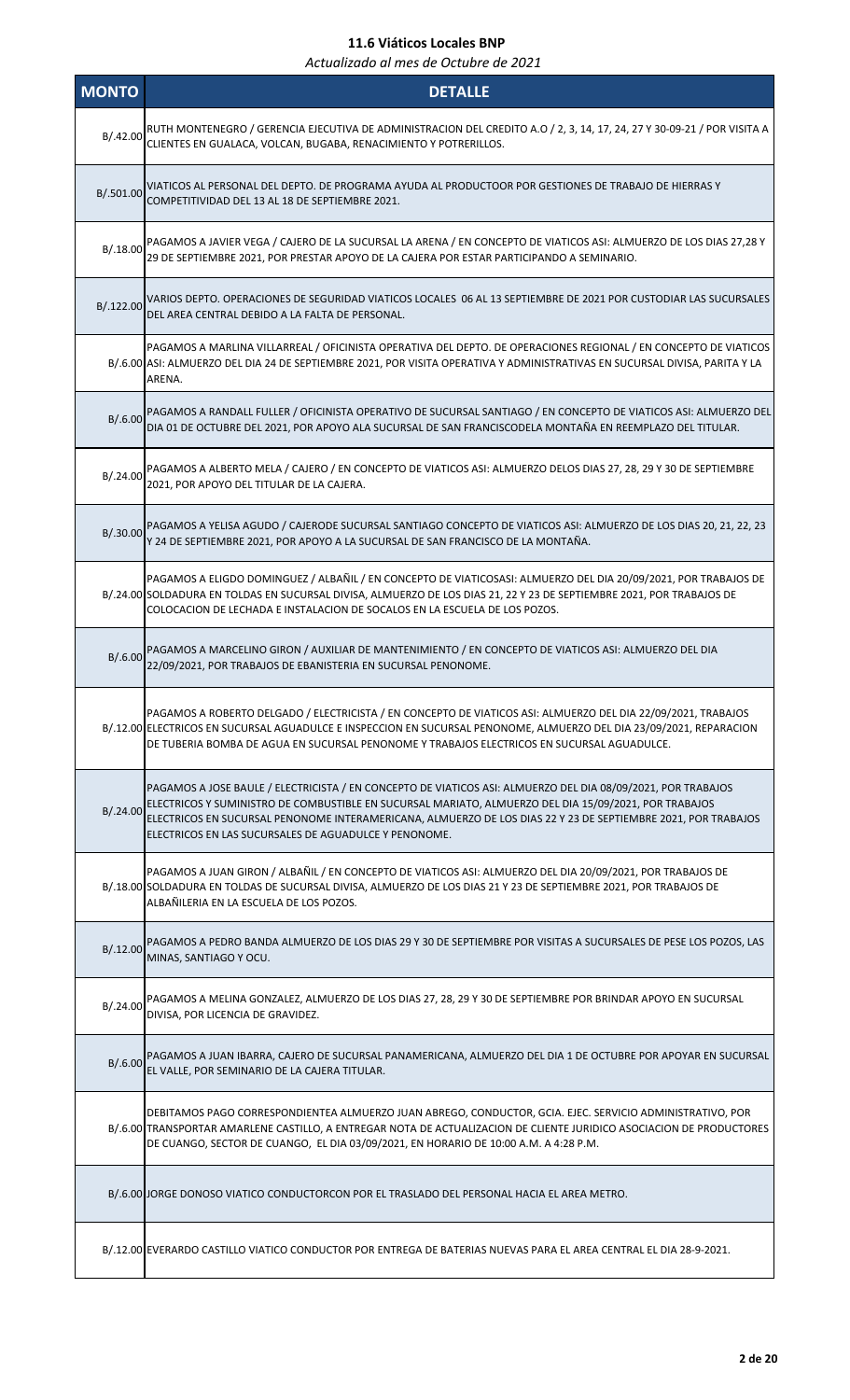| <b>MONTO</b> | <b>DETALLE</b>                                                                                                                                                                                                                      |
|--------------|-------------------------------------------------------------------------------------------------------------------------------------------------------------------------------------------------------------------------------------|
| B/.85.00     | ORLANDO VERGARA VIATICO CONDUCTOR POR TRABAJOEXTRAORDINARIO COMO APOYO A LA GERENCIA DE AREA DE<br>INFRAESTRUCTURA DESCENTRALIZADA DIAS 1, 2 DE OCTUBRE 2021.                                                                       |
| B/.632.00    | VIATICOS AL PERSONAL DEL DEPTO. DE CONSTRUCCION POR TRABAJOSOEN LAS SUCURSALES DE SAN FELIX, GUALACA Y<br>CHANGUINOLA DEL 4 AL 8 DE OCTUBRE 2021.                                                                                   |
| B/.632.00    | VIATICOS AL PERSONAL DEL DEPTO. DE CONSTRUCCION POR TRABAJOS EN LAS SUCURSALES DEL AREA OCCIDENTAL DEL 4 AL 8 DE<br>OCTUBRE 2021.                                                                                                   |
| B/.98.00     | VIATICOS AL PERSONAL DEL DEPTO. DE SEGURIDAD AREA CENTRAL POR LABORAR DE CORRIDO DEBIDO A FALTA DE PERSONAL EN<br>ESTA SECCION DEL 1 AL 8 DE SEPTIEMBRE 2021.                                                                       |
|              | B/.6.00 RAFAEL BONILLA VIATICOS LOCALES POR ENTREGA DE NOTAS DE COBROS AREA DE ARRAIJAN 24/09/2021.                                                                                                                                 |
|              | B/.6.00 JOSE A CARRAZCO A VIATICOS LOCALES 18/09/2021 EN CONCEPTO DE EXTENSION DE VIATICOS POR GIRA DE TRABAJO EN EL AREA<br>OCCIDENTAL CHIRIQUI.                                                                                   |
| B/.100.00    | PAGAMOS A YENNY C. DE IBARRA / GERENTE / VIATICOS EN CONCEPTO ASI: DESAYUNOS Y ALMUERZOS DE LOS DIAS 17, 20, 21, 22,<br>23, 24, 27, 28, 29 Y 30 DE SEPTIEMBRE DEL 2021 POR CUBRIR VACACIONES DE CARLOS HONGKEE.                     |
|              | B/.6.00 MARIO MILLER VIATICOS LOCALES POR GIRA A COLON DILIGENCIANDO PROCESO DE LANZAMIENTO23/09/2021.                                                                                                                              |
|              | B/.6.00 LIONEL LASSO VIATICOS LOCALES POR GIRA A COLON DILIGENCIANDO PROCESO DE LANZAMIENTO.                                                                                                                                        |
| B/0.60.00    | VIATICOS AL PERSONAL DEL DEPTO. DE PROYECTOS POR GIRA DE INSOPECCION AL PROYECTO DE OBRAS DE CHORRERA Y<br>INSPECCION EN LA SCURSAL DE COLON DEL 6 AL 22 DE SEPTIEMBRE 2021.                                                        |
| B/.6.00      | PAGAMOS A YOIRA LOPEZ / SUPERVISORA DE OPERACIONES SUC. LAS TABLAS / VIATICOS EN CONCEPTO ALMUERZO ASI: DEL DIA 1<br>DE OCTUBRE DEL 2021 POR BRINDAR APOYO EN SUC. PEDASI POR VACACIONES DE LA JEFA DE OPERACIONES.                 |
| B/.6.00      | PAGAMOS A YOIRA LOPEZ SUPERVISORA DE OPERACIONES SUC. LAS TABLAS / VIATICOS EN CONCEPTO ASI: ALMUERZO DEL DIA 4<br>DE OCTUBRE DEL 2021 POR BRINDAR APOYO EN SUC. PEDASI POR VACACIONES DE LA JEFA DE OPERACIONES LOURDES QUINTERO.  |
| B/.12.00     | PAGAMOS A MASSIEL OCAÑA CAJERA DE SUC. AGUADULCE / VIATICOS EN CONCEPTO ASI, ALMUERZO DE LOS DIAS 20 Y 21 DE<br>SEPTIEMBRE DEL 2021 POR BRINDAR APOYO EN SUC. NATA POR INCAPACIDAD DE LA TITULAR.                                   |
| B/.1,125.00  | GERARDO GOMEZ VIATICO PROGRAMADOR DE SISTEMA POR EXTENSION DE TRABAJO EXTRAOARDINARIO EN EL AREA<br>METROPOLITANA DEL 3 AL 18 DE OCTUBRE 2021.                                                                                      |
| B/.320.00    | VIATICOS AL PERSONAL DEL DEPTO. DE INFRAESTRUCTURA DESCENTRALIZADA POR TRABAJO EXTRAORDINAORIO GIRA DE<br>TRABAJO EN LA PROVINCIA DE HERRERA DEL 6 AL 8 DE OCTUBRE 2021.                                                            |
| B/.6.00      | PAGAMOS A JUAN HERRERA / NOTIFICADOR / EN CONCEPTO DE VIATICOS ASI: ALMUERZO DEL DIA 23 DE SEPTIEMBRE 2021, PARA<br>ATENDER DILIGENCIAS DEL JUZGADO EJECUTOR EN COCLE Y VERAGUAS.                                                   |
| B/.6.00      | PAGAMOS A VIENA ALONSO / JUEZ EJECUTORA / EN CONCEPTO DE VIATICOS ASI: ALMUERZO DEL DIA 09 DE SEPTIEMBRE 2021,<br>PARA ATENDER DILIGENCIAS DE JUZGADO EJECUTOR EN LA PROVINCIA DE COCLE.                                            |
| B/.241.00    | LOURDES DE CORDOBA VIATICO GERENTE DE AREA POR INSPECCION AL AREA OCCIDENTAL PARA APERTURA DE SUCURSAL DE<br>DOLEGA EL 5 AL 8 DE OCTUBRE 2021.                                                                                      |
| B/.241.00    | CARINA RODRIGUEZ VIATICO SUPERVISORA POR GIRA DE INSPECCION A SUCURSALES DEL AREA OCCIDENTAL PARA APERTURA DE<br>LA SUCURSAL DE DOLEGA DEL 5 AL 8 DE OCTUBRE 2021.                                                                  |
| B/.1,082.00  | VIATICOS AL PERSONAL DEL DEPTO. DE CONSTRUCCION POR TRABAJOS EN VARIAS SUCURSALES DEL AREA CENTRAL DEL 4 AL 11 DE<br>OCTUBRE 2021.                                                                                                  |
| B/.66.00     | PAGAMOS A ALBERTO MELA / CAJERO DESUC. SANTIAGO / EN CONCEPTO DE VIATICOS ASI: ALMUERZO DE LOS DIAS 1, 4, 5, 6, 7, 8,<br>11, 12, 13, 14 Y 15 DE OCTUBRE DEL 2021 POR CUBRI R VACACIONES DEL TITULAR EN SUC. SAN FCO. DE LA MONTAÑA. |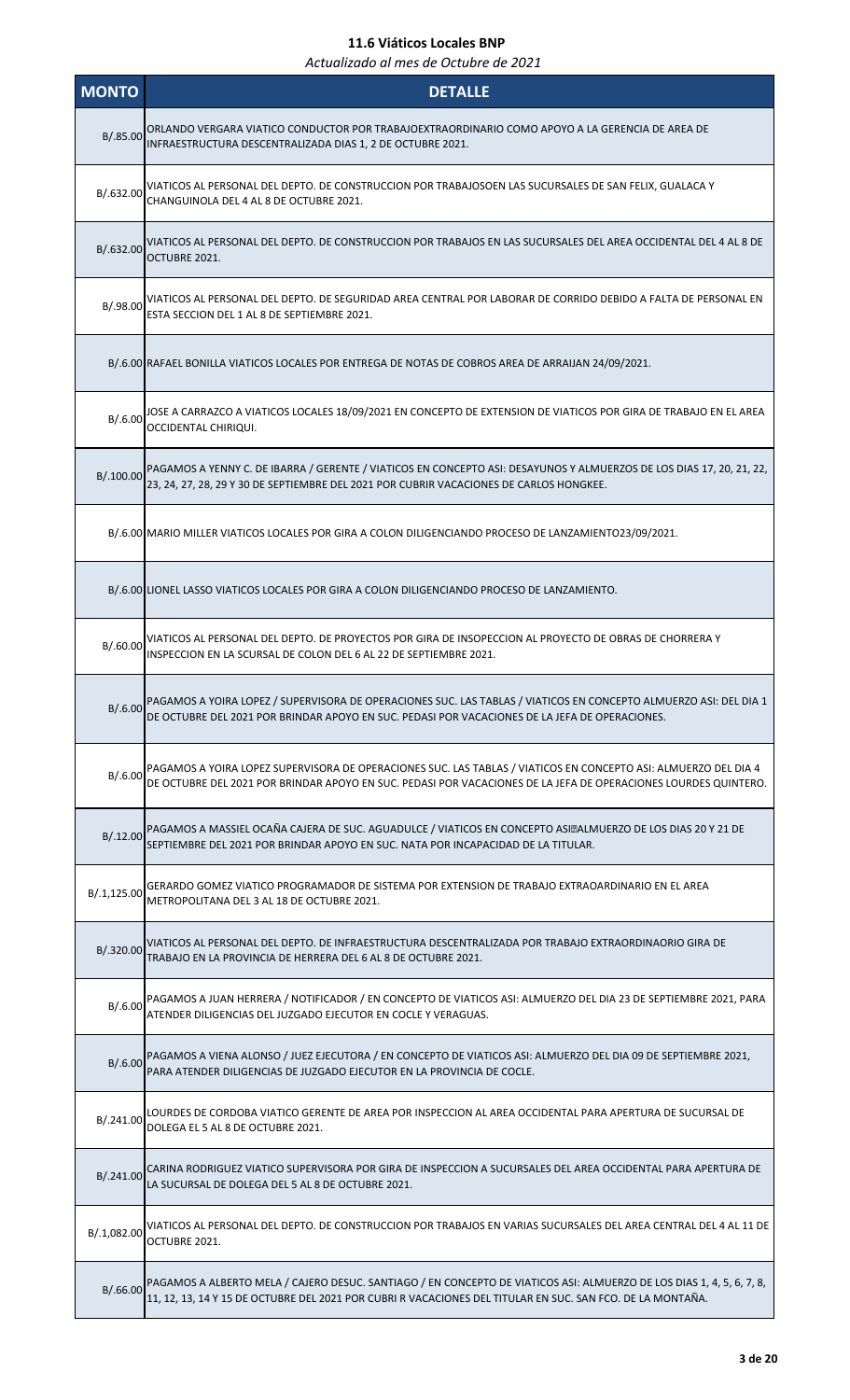| <b>MONTO</b> | <b>DETALLE</b>                                                                                                                                                                                                                                               |
|--------------|--------------------------------------------------------------------------------------------------------------------------------------------------------------------------------------------------------------------------------------------------------------|
|              | B/.36.00 EVA CASTILLO / DANIEL MORHAIM VIATICOS LOCALES POR GIRA COMO COORDINADORES DE MERCADEO EN AREA OCCIDENTAL.                                                                                                                                          |
| B/.156.00    | RANGEL MONTENEGRO VIATICO CONDUCTOR POR DISTRIBUCION DE MERCANCIA HACIA EL AREA OCCIDENTAL POR DISTRIBUCION<br>DE MERCANCIA DEL 6 AL 8 DE OCTUBRE 2021.                                                                                                      |
| B/0.48.00    | VIATICOS AL PERSONAL DEL DEPTO. DE CONSTRUCCION POR TRABAJOS VARIOS EN VARIAS SUCURSALES DEL BNP DEL 15 AL 20 DE<br>SEPTIEMBRE 2021.                                                                                                                         |
|              | B/.156.00 MAURICIO MURILLO VIATICOS LOCALES 06 AL 08 OCTUBRE DE 2021 POR DISTRIBUCION DE MERCANCIAS AREA OCCIDENTAL.                                                                                                                                         |
| B/.472.00    | VIATICOS AL PERSONAL DEL DEPTO. DE CONSTRUCCION POR TRABAJOS EN VARIAS DEPENDENCIAS DEL BNP 30 DE SEPTIEMBRE AL<br>02 DE OCTUBRE 2021.                                                                                                                       |
| B/.264.00    | VARIOS DEPTO. AGROP. PROGRAMADE APOYO AL PRODUCTOR VIATICOS LOCALES 20 AL 25 SEPTIEMBRE DE 2021 POR GESTIONES<br>DE TRABAJOS DE HIERRAS Y COMPETITIVIDAD DE LOS COLABORADORES.                                                                               |
| B/.732.00    | VIATICOS A LOS CONDUCTORES DELDEPTO. DE TRANSPORTE POR BRINDLAR APOYO A LA PRESIDENCIA DE LA REPUBLICA EN EL<br>PROYECTO DE TRALZABILIDAD DEL 13 DE 19 DE SEPTIEMBRE 2021.                                                                                   |
| B/.231.00    | MARVER BEJARANO VIATICOS LOCALES 05 AL 08 OCTUBRE DE 2021 POR GIRA DE INSPECCION DE PLANES DE INVERSION Y<br>ACTUALIZACION DE AVALUOS A CLIENTES DE LA SUCURSAL TORTI CARTERA AGROPECUARIA.                                                                  |
| B/.10.00     | KEVIN SERRACIN / GERENCIA EJECUTIVA DE SERVICIOS ADMINISTRATIVOS / 28-09-21 / POR BRINDAR APOYO EN AL DEPTO. DE<br>SUCURSALES A.O. 1 EN TRASLADO DE LA SRA. BELINDA HACIA SUC. 54.                                                                           |
| B/.714.00    | VIATICOS A LOS CONDUCTORES DELDEPTO. DE TRANSPORTE POR APOYO A LA PRESIDENCIA DE LA REPUBLICA EN EL PROYECTO DE<br>TRAZABILILDAD DEL 20 AL 26 DE SEPTIEMBREL2021.                                                                                            |
|              | PAGAMOS A RICARDO FRANCO / OFICIAL DE CREDITO DE CONSUMO / VIATICO EN CONCEPTO ASI. ALMUERZO DE LOS DIAS 4, 5 Y 6<br>B/.18.00 DE OCTUBRE DEL 2021 POR BRINDAR APOYO EN SEGUIMIENTO DE LA CARTERA DE PRESTAMOS EN SUC. PESE CUBRIENDO LICENCIA<br>DE TITULAR. |
|              | KEVIN GONZALEZ / GERENCIA EJECUTIVA DE OBRAS PROYECTOS Y MANTENIMIENTOS / 6 AL 8-10-21 / POR REALIZAR VIAJE A<br>B/.162.00 BOCAS DEL TORO Y ALMIRANTE A REALIZAR TRABAJO DE MANTENIMIENTO Y ABASTECIMIENTO DE COMBUSTIBLE APLANTAS<br>ELECTRICAS.            |
| B/.18.00     | KEVIN GONZALEZ / GERENCIA EJECUTIVA DE OBRAS PROYECTOS Y MANTENIMIENTOS / 28, 29 Y 30-9-21 / POR REALIZAR TRABAJO<br>DE MANTENIMIENTO EN SUCURSALES 18 Y 103.                                                                                                |
| B/.162.00    | ERICK ROMERO / GERENCIA EJECUTIVA DE OBRAS PROYECTOS Y MANTENIMIENTOS / 6 AL 8-10-21/ POR REALIZAR VIAJE A BOCAS<br>DEL TORO Y ALMIRANTE A REALIZAR TRABAJO DE MANTENIMIENTO Y ABASTECIMIENTO DE COMBUSTIBLE A PLANTAS ELECTRICAS.                           |
| B/.24.00     | ERICK ROMERO / GERENCIA EJECUTIVA DE OBRAS PROYECTOS Y MANTENIMIENTOS / 28, 30-09, 1 Y 4 DE OCT.-21/ POR REALIZAR<br>TRABAJOS DE MANTENIMIENTO EN SUCURSALES 25, 103 Y POR VIAJAR A CHITRE.                                                                  |
| B/.91.00     | AISURYS GUERRA VIATICOS LOCALES 07 AL 08 OCTUBRE DE 2021 POR GIRA DE INSPECCION DE AVANCE OBRAS SUCURSALES<br>DOLEGA Y GUABITO.                                                                                                                              |
|              | B/.104.00 VARIOS DEPTO. DE CONSTRUCCION VIATICOS LOCALES 17 AL 30 SEPTIEMBRE DE 2021 POR TRABAJOS EN VARIAS SUCURSALES.                                                                                                                                      |
| B/.10.00     | BELINDA DE SALDAÑA / GERENCIA EJECUTIVA DE SUCURSALES / 28-09-2021 / POR REALIZAR VISITA ADMINISTRATIVA EN SUCURSAL<br>54.                                                                                                                                   |
|              | B/.110.00 WALKIRIA GIRON/ GERENCIA EJECUTIVA DE SUCURSAL/16 Y 17, 20 AL 24 Y 27 AL 30-09-21/POR BRINDAR APOYO EN SUCURSAL 25.                                                                                                                                |
| B/.60.00     | ELVIS MONTERO / GERENCIA EJECUTIVA DE LA BANCA AGROPECUARIA / 20 AL 24 Y DEL 27-09 AL 01-10-2021/ POR APOYO EN<br>SEGUIMIENTO A CASOS DE CLIENTES SUC.46                                                                                                     |
| B/.24.00     | IRVING GUERRA / GERENCIA EJECUTIVA DE OBRAS PROYECTOS Y MANTENIMIENTOS / 28, 30-09 Y LOS DIAS 1 Y 4-10-21 / POR<br>REALIZAR TRABAJOS DE MANTENIMIENTO EL 09, 46, 103 Y 100.                                                                                  |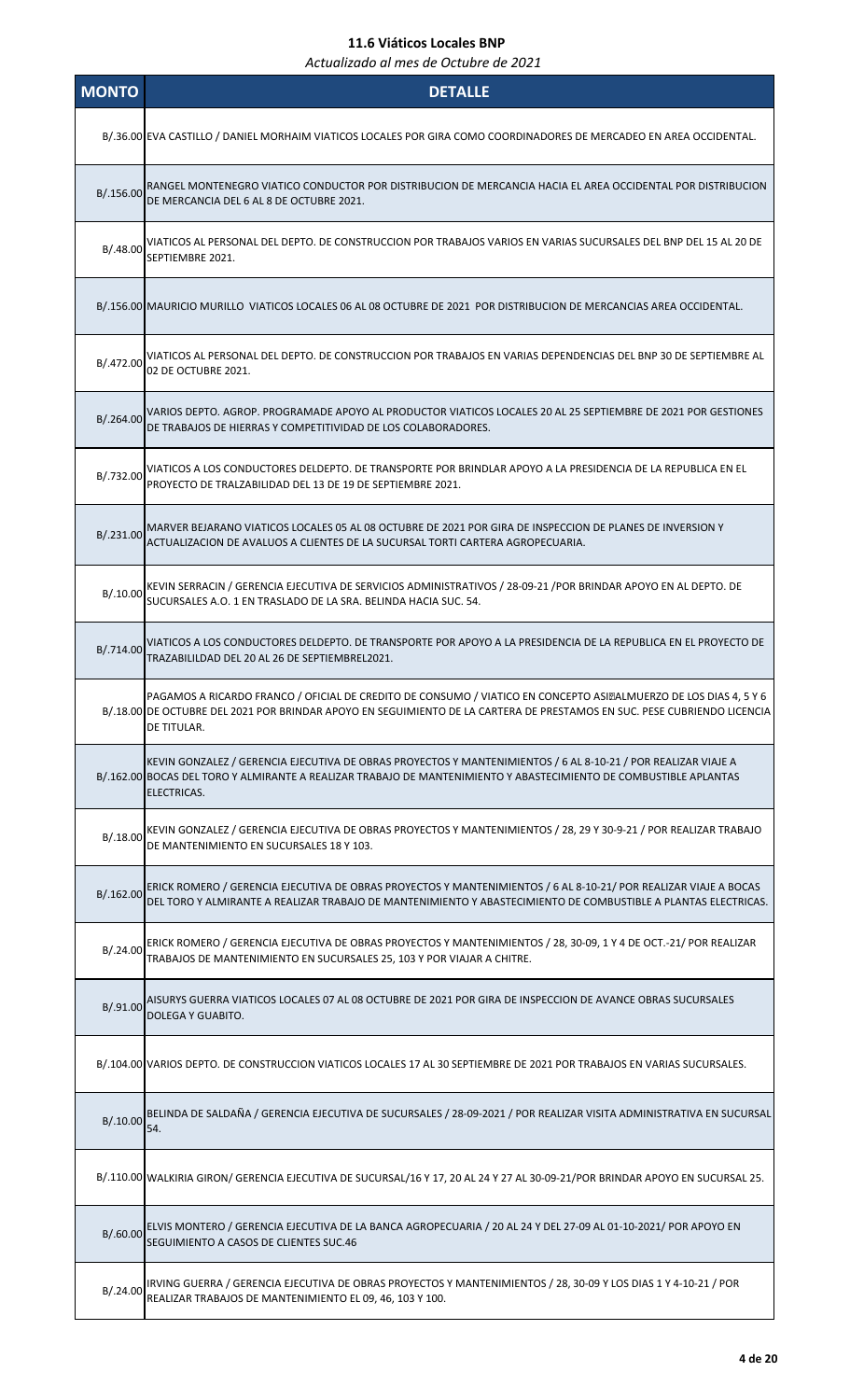| <b>MONTO</b> | <b>DETALLE</b>                                                                                                                                                                                                                                                                                                                                                                                                                                                                                |
|--------------|-----------------------------------------------------------------------------------------------------------------------------------------------------------------------------------------------------------------------------------------------------------------------------------------------------------------------------------------------------------------------------------------------------------------------------------------------------------------------------------------------|
|              | B/.30.00 JORGE JIMENEZ / GERENCIA EJECUTIVA DE OBRAS PROYECTOS Y MANTENIMIENTO / 28, 29, 30-09 Y LOS DIAS 01, 4-10-21 / POR<br>REALIZAR TRABAJOS DE MANTENIMIENTO SUCURSAL 09, 46, 103 Y 100.                                                                                                                                                                                                                                                                                                 |
|              | B/.54.00 KARLA GALLARDO / GERENCIA EJECUTIVA DE OPERACIONES / 20AL 30-09-21/ POR BRINDAR APOYO EN SUCURSAL 81.                                                                                                                                                                                                                                                                                                                                                                                |
| B/0.600      | PAGAMOS A ANAXI DE GRACIAS / CAJERO DE SUCURSAL PLAZA BANCONAL / EN CONCEPTO DE VIATICOS ASI: ALMUERZO DEL DIA<br>06 DE OCTUBRE 2021, POR LABORAR EN SUCURSAL CAÑAZAS.                                                                                                                                                                                                                                                                                                                        |
| B/.6.00      | DEBITAMOS DE LA CUENTA DE VIATICO / PARA EL PAGO A KATHERINE NIETO / ASISTENTE ADMINISTRATIVO / EN CONCEPTO DE<br>VIATICOS ASI: ALMUERZO DEL DIA 09/09/2021, POR GIRA DE VISITA A CLIENTE EN EL DISTRITO DE CHAME.                                                                                                                                                                                                                                                                            |
| B/.16.00     | CRISTHIAN MONTENEGRO VIATICOS LOCALES TRANSPORTE TERRESTRE POR TRASLADARSE AL AREA CENTRAL COMO CONDUCTOR<br>ESCOLTA DEL GERENTE GENERAL 01/10/2021.                                                                                                                                                                                                                                                                                                                                          |
| B/0.44.00    | ERNESTO MELGAR VIATICOS LOCALES / TRANSPORTE TERRESTRE POR TRASLADARSE AL AREA CENTRAL COMO CONDUCTOR<br>ESCOLTA DEL GERENTE GENERAL 01/10/2021.                                                                                                                                                                                                                                                                                                                                              |
| B/.6.00      | DARINEL MONTENEGRO VIATICOS LOCALES 10 SEPTIEMBRE DE 2021 POR GIRA DE INSPECCION A CLIENTES AGROPECUARIOS DEL<br>DEPTO. DE RECUPERACION.                                                                                                                                                                                                                                                                                                                                                      |
|              | B/.90.00 MELVIN BATISTA / GCIA.EJEC. DE OPERACIONES / VIATICOS DEL 13-17, 20-24, 27-30/9 Y1/10/21.                                                                                                                                                                                                                                                                                                                                                                                            |
|              | B/.12.00 MIGDALIA ROJAS / GCIA. EJEC. DE OPERACIONES / VIATICOS POR APOYO EN SUC. 79 DEL 20-21/9/21.                                                                                                                                                                                                                                                                                                                                                                                          |
|              | B/.6.00   PATRICIA DELGADO / GCIA. EJEC. DE OPERACIONES / VIATICOS POR APOYO EN SUC. 79 DEL 24/9/21.                                                                                                                                                                                                                                                                                                                                                                                          |
|              | B/.10.00 IRVING PEREZ VIATICOSLOCALES POR GIRA AL AREA CENTRAL DIVISA PARA LLEVAR AL ING. LUIS E DIAZ EN MISION OFICIAL.                                                                                                                                                                                                                                                                                                                                                                      |
| B/.20.00     | JORGE GOMEZ VIATICO GESTOR DE CALLE POR RETIRO DE CHEQUE EN CHORRERA Y ARRAIJAN LOS DIAS 9, 17 DE SEPTIEMBRE<br>2021.                                                                                                                                                                                                                                                                                                                                                                         |
| B/0.48.00    | VIATICOS AL PERSONAL DEL DEPTO. DE CULTURA POR APOYAR EN LA MOOVILIZACION DE LAS OBRAS DE LA MUESTRA UNA<br>GENERACION INOLVIDABLE EN LA INSTALACION EN LAS SUCURSALES DE ANTON, VALLE DEL 27-9-2021 AL 8-10-2021.                                                                                                                                                                                                                                                                            |
|              | B/.22.00 HERNAN MACIAS VIATICOS LOCALES 21 SEPT. 05 Y 06 OCTUBRE DE 2021 POR INSPECCION DE AVALUOS EN HERRERA Y VERAGUAS.                                                                                                                                                                                                                                                                                                                                                                     |
| B/.172.00    | ALANIS SANTOS VIATICO AVALUADOR AGROPECUARIO CON POR MISION OFICIAL POR INSPECCION DE AVALUOS EN LAS FINCAS DE<br>CHIRIQUI Y BOCAS DEL TORO LOS DIAS 5, 6, 7, 8, DE OCTUBRE 2021.                                                                                                                                                                                                                                                                                                             |
| B/.50.00     | NELLY VALENZUELA VIATICOS LOCALES 04, 05, 06, 07, 08 OCTUBRE DE 2021 POR INSPECCION DE AVALUOS EN VERAGUAS Y<br>HERRERA.                                                                                                                                                                                                                                                                                                                                                                      |
| B/.188.00    | MARYORY CORONADO VIATICO AVALUADOR AGROPECUARIO POR MISION OFICIAL EN INSPECCION DE AVALUOS EN LAS FINCASDE<br>CHORRERA, COLON, CHEPO DE LOS DIAS 4, 5, 6, 7, 8 DE OCTUBRE 2021.                                                                                                                                                                                                                                                                                                              |
|              | PAGAMOS A JUAN GIRON / EN CONCEPTO DE VIATICOS ASI: ALMUERZO DEL DIA 27/09/21, POR TRABAJOS DE SOLDADURA PUERTA<br>TRASERA DE SUCURSAL SAN FRANCISCO DE LA MONTAÑA, ALMUERZO DEL DIA 28/09/21, POR TRABAJO DE RETIRO DE TORRE DE<br>B/.24.00 AGUA EN SUCURSAL MACARACAS, ALMUERZO DEL DIA29/09/21, POR TRABAJO DE IMPERMEABILIZACION DE LOSA EN SUCURSAL<br>ANTON, ALMUERZO DEL 30/09/21, POR TRABAJO DE LEVANTAMIENTO DE ESCOMBROS DE BALDOSAS EN SUCURSAL PLAZA<br>BANCONAL.                |
|              | PAGAMOS A ELICDO DOMINGUEZ / ALBAÑIL / EN CONCEPTO DE VIATICOS ASI: ALMUERZO DEL DIA 27/09/21, POR TRABAJOS DE<br>SOLDADURA PUERTA TRASERA DE SUCURSAL SAN FRANCISCO DE LA MONTAÑA, ALMUERZO DEL DIA 28/09/21, POR TRABAJO DE<br>B/.24.00 RETIRO DE TORRE DE AGUA EN SUCURSAL MACARACAS, ALMUERZO DEL DIA29/09/21, POR TRABAJO DE IMPERMEABILIZACION DE<br>LOSA EN SUCURSAL ANTON, ALMUERZO DEL30/09/21, POR TRABAJO DE LEVANTAMIENTO DE ESCOMBROS DE BALDOSAS EN<br>SUCURSAL PLAZA BANCONAL. |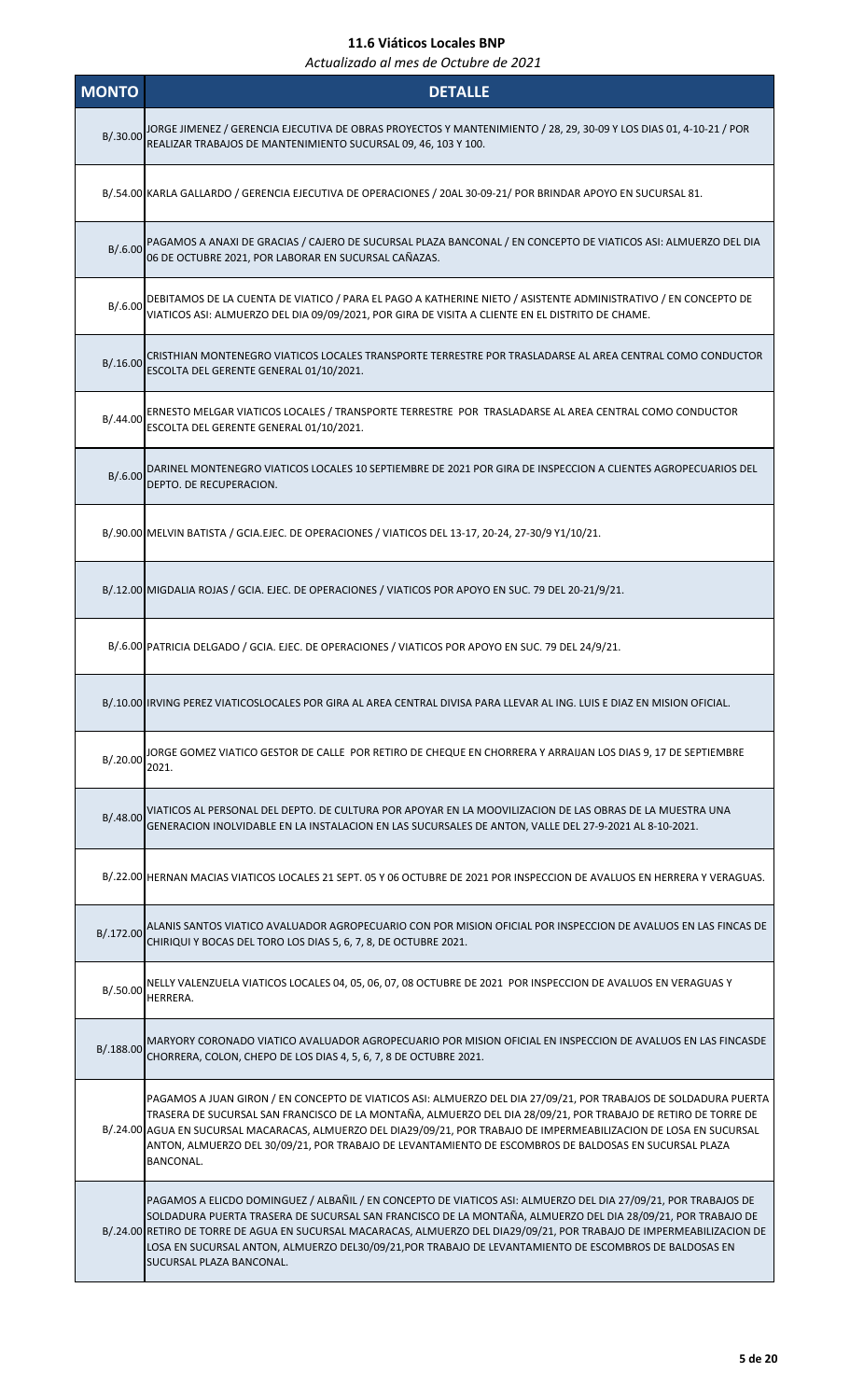| <b>MONTO</b> | <b>DETALLE</b>                                                                                                                                                                                                                                                                                                                                                                                            |
|--------------|-----------------------------------------------------------------------------------------------------------------------------------------------------------------------------------------------------------------------------------------------------------------------------------------------------------------------------------------------------------------------------------------------------------|
| B/.18.00     | VARIOS DEPTO. CUSTODIA Y DISP. BIENES PATRIMONIALES  VIATICOS LOCALES 08/10/2021 POR RETIRO DE MOBILIARIO DE<br>OFICINA Y EQUIPOS DE SUCURSALES AREA ATLANTICA.                                                                                                                                                                                                                                           |
|              | B/.60.00 CARLOS TROETSCH / GCIA. EJEC. DE SUCURSALES / VIATICOS DEL 17, 20-24/9/21 POR APOYO EN SUC. 81.                                                                                                                                                                                                                                                                                                  |
|              | B/.30.00 EUCLIDES CONCEPCIO / GCIA. EJEC. DE SEGURIDAD / VIATICOS DEL 20-24/9/21 POR APOYO/EN SUC. 103.                                                                                                                                                                                                                                                                                                   |
|              | B/.28.00 GUSTAVO RODRIGUEZ / GCIA. EJEC. DE SEGURIDAD / VIATICOS DEL 16-18/9/21 POR CUSTODIA DEL GTE. GRAL.                                                                                                                                                                                                                                                                                               |
|              | B/.18.00 DANIS CORELLA / GCIA.EJEC. DE SEGURIDAD / VIATICOSDEL 17-18/9/21 POR CUSTODIA DEL GTE. GRAL.                                                                                                                                                                                                                                                                                                     |
|              | B/.18.00 LUIS DE LEON / GCIA. EJEC. DE SEGURIDAD / VIATICOS DEL 17-18/9/21 POR CUSTODIA DEL. GTE. GRAL.                                                                                                                                                                                                                                                                                                   |
|              | B/.10.00 WILLIAM GOMEZ / GCIA. EJEC. DE SEGURIDAD / VIATICOS DEL 15/9/21 POR ENTREVISTA DE AUDITORIA.                                                                                                                                                                                                                                                                                                     |
| B/.18.00     | PAGAMOS A ROBERTO DELGADO / ELECTRICISTA / EN CONCEPTO DE VIATICOS ASI: ALMUERZO DEL DIA 27/09/2021, POR<br>INSTALACION DE SOPORTE Y TELEVISOR EN SUCURSAL LOS POZOS, ALMUERZO DEL DIA 28/09/2021, POR SUMINISTRO DE<br>COMBUSTIBLE EN SUCURSAL TONOSI Y TRABAJOS ELECTRICOS EN SUC. PEDASI, ALMUERZO DEL DIA 29/09/21, POR SUMINISTRO DE<br>COMBUSTIBLE EN SUC. PARITA E INSTALACION DE SOPORTE CONCAVO. |
| B/.18.00     | PAGAMOS A JOSE BAULE/ ELECTRICISTA/ EN CONCEPTO DE VIATICOS ASI: ALMUERZO DEL DIA 27/09/2021, INSTALACION DE<br>SOPORTE Y TELEVISOR EN SUCURSAL LOS POZOS, ALMUERZO DEL 28/09/2021, POR SUMINISTRO DE COMBUSTIBLE EN SUCURSAL<br>TONOSI Y TRABAJOS ELECTRICOS EN SUCURSAL PEDASI, ALMUERZO DEL DIA 29/09/2021, POR SUMINISTRO DE COMBUSTIBLE EN<br>SUCURSAL PARITA E INSTALACION DE SOPORTE CONCAVO.      |
| B/.85.00     | FERNANDO ORTEGA VIATICOS LOCALES POR GIRA DE TRABAJO A DARIEN PARA REALIZAR PRUEBAS DE LOS SISTEMAS DE ALARMAS<br>E INCENDIOS 11 AL 12 OCTUBRE DE 2021.                                                                                                                                                                                                                                                   |
| B/.620.00    | ANGEL BETHANCOURT / JULIAN AMAYA VIATICOS LOCALES 11 AL 15 OCTUBRE DE 2021POR TRABAJOS DE CERRAJERIAS EN<br>SUCURSALES AREA CENTRAL.                                                                                                                                                                                                                                                                      |
|              | B/.18.00 BENIGNO A OSORIO VIATICOS LOCALES 27 SEPTIEMBRE 04 Y 06 OCTUBRE DE 2021 POR INSPECCION DE AVALUOS EN HERRERA Y<br><b>VERAGUAS.</b>                                                                                                                                                                                                                                                               |
| B/.36.00     | VIATICOS AL PERSONAL DEL DEPTO. DE ORGANIZACION DE EVENTOS POR GIRA DE TRABAJO A LA PROVINCIA DE LOS SANTOS EL<br>DIA 5-10-2021.                                                                                                                                                                                                                                                                          |
|              | B/.20.00 JUAN BOSCO / ANDRES GOMEZ VIATICOS LOCALES POR RECONOCIMIENTO ENTREGADO AL GERENTE GENERAL.                                                                                                                                                                                                                                                                                                      |
| B/.166.00    | ANGEL UREÑA VIATICO AVALUADOR AGROPECUARIO POR MISION OFICIAL INSPECCION DE AVALUOS A FINCAS EN CHEPO, DARIEN<br>LOS DIAS 6, 7, 8 DE OCTUBRE 2021.                                                                                                                                                                                                                                                        |
|              | DEBITAMOS DE LA CUENTA DE GASTOS DE VIATICOS / PARA EL PAGO AMELINA GONZALEZ / OFICINISTA DE PLATAFORMA DE SUC.<br>B/.30.00 LOS SANTOS / EN CONCEPTO DE VIATICOS ASI: ALMUERZO DE LOS DIAS 20, 21, 22, 23 Y 24 DE SEPTIEMBRE 2021, POR BRINDAR<br>APOYO A SUCURSAL DIVISA PARA CUBRIR LICENCIA POR GRAVIDEZ.                                                                                              |
| B/.170.00    | VIATICOS AL PERSONAL DEL DEPTO. DE CONSTRUCCION POR GIRA DETORABAJO DE HERRERA, ALUMINIO Y VIDRIOS EN LA<br>SUCURSAL DE TORTI LOS DIAS 11, 12 DE OCTUBRE 2021.                                                                                                                                                                                                                                            |
|              | B/.632.00 VIATICOS AL PERSONAL DEL DEPTO. DE CONSTRUCCION POR TRABAJOS EN LA SUCURSAL DE TORTI DEL 11 AL 15 DE OCTUBRE 2021.                                                                                                                                                                                                                                                                              |
|              | DEBITAMOS DE LA CUENTA DE GASTOS DE VIATICOS / PARA EL PAGO AMELINA GONZALEZ / OFICINISTA DE PLATAFORMA DE SUC.<br>B/.12.00 LOS SANTOS / EN CONCEPTO DE VIATICOS ASI: ALMUERZO DE LOS DIAS 16 Y 17 DE SEPTIEMBRE 2021, POR BRINDAR APOYO A<br>SUCURSAL DIVISA PARA CUBRIR LICENCIA POR GRAVIDEZ.                                                                                                          |
|              | B/.126.00 KARLA GALLARDO / GCIA. EJEC. DE OPERACIONES / VIATICOS DEL 1, 4-8, 11-15, 18-22, 25-29/10/21 POR APOYO EN SUC. 19.                                                                                                                                                                                                                                                                              |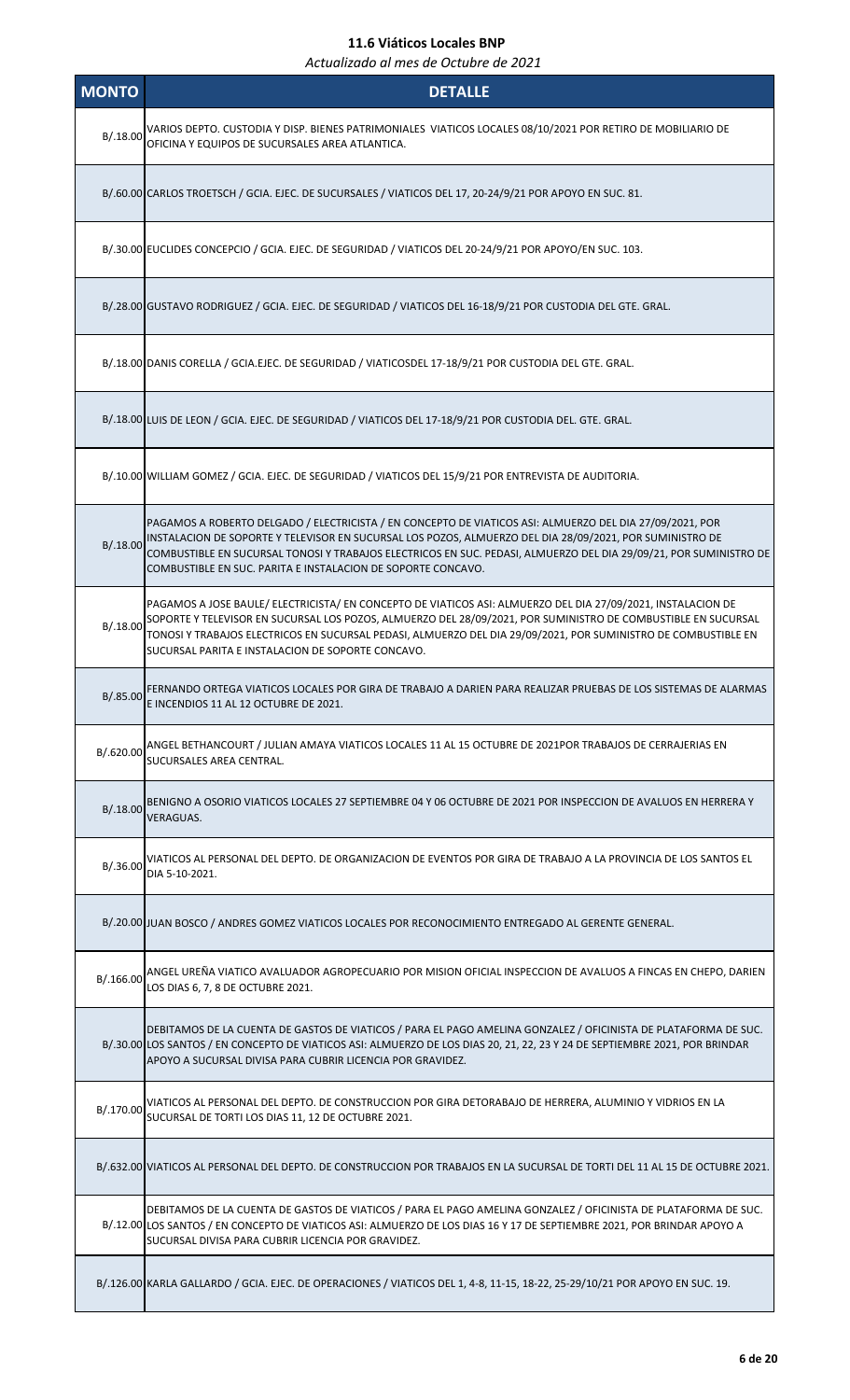| <b>MONTO</b> | <b>DETALLE</b>                                                                                                                                                                                                                                                                               |
|--------------|----------------------------------------------------------------------------------------------------------------------------------------------------------------------------------------------------------------------------------------------------------------------------------------------|
|              | B/.20.00 SHARON CANDANEDO / GCIA. EJEC. DE OPERACIONES / VIATICOS DEL 28-29/09/21 POR APOYO EN SUC. 24.                                                                                                                                                                                      |
|              | PAGAMOS A YARINA MORAN / OFICINISTA DE ATENCION AL CLIENTE DE SUCURSAL AGUADULCE / EN CONCEPTO DE VIATICOS ASI:<br>B/.48.00 ALMUERZO DE LOS DIAS 29 Y 30 DE SEPTIEMBRE 2021, Y ALMUERZO DE LOS DIAS 01, 04, 05, 06, 07 Y 08 DE OCTUBRE 2021, POR<br>PRESTAR APOYO A LA SUCURSAL DE PENONOME. |
|              | B/.6.00 ALEXIS QUINTERO / GCIA. EJEC. DE OBRAS, PROYECTOS Y MANT. / VIATICOS DEL 1/10/21 POR TRABAJOS DE MANT.                                                                                                                                                                               |
|              | B/.12.00 JORGE JIMENEZ / GCIA. EJEC. DE OBRAS, PROYECTOS Y MANT. / VIATICOS DEL 5-6/10/21POR TRABAJOS DE MANT.                                                                                                                                                                               |
|              | B/.12.00   IRVING GUERRA / GCIA. EJEC. DE OBRAS, PROYECTOS YMANT. / VIATICOS DEL 5-6/10/21 POR TRABAJOS DE MANT.                                                                                                                                                                             |
|              | B/.18.00 KEVIN GONZALEZ / GCIA. EJEC. DE OBRAS, PROYECTOS Y MANT. / VIATICOS DEL 1, 4-5/10/21 POR TRABAJOS DE MANT.                                                                                                                                                                          |
|              | B/.6.00 ERICK ROMERO / GCIA. EJEC. DE OBRAS, PROYECTOS Y MANT. / VIATICOS DEL 5/10/21 POR TRABAJOS DE MANT.                                                                                                                                                                                  |
|              | B/.6.00 JORGE MIRANDA / GCIA. EJEC. DE SEGURIDAD / VIATICO DEL 20/9/21 POR APOYO EN SUC. 19.                                                                                                                                                                                                 |
| B/.6.00      | PAGAMOS A EDWIN CALDERON / OFICINISTA DE SUCURSAL PENONOME / EN CONCEPTO DE VIATICOS ASI: ALMUERZO DEL DIA 05<br>DE OCTUBRE 2021I, POR TRASLADO DE VEHICULO PARA MANTENIMIENTO.                                                                                                              |
| B/.118.00    | ERNESTO MELGAR VIATICO POR TRASLADARSE COMO JEFE DE SECCION Y SEGURIDAD DE PMI Y ESCOLTA DEL GERENTE GENERAL AL<br>AREA CENTRAL EN MISION OFICIAL DEL 1 AL 3DE OCTUBRE 2021.                                                                                                                 |
| B/0.12.00    | PAGAMOS A GIOVANA DE SAMANIEGO / SUPERVISORA DE SUCURSAL LOS SANTOS / EN CONCEPTO DE VIATICOS ASI: ALMUERZO<br>DE LOS DIAS 01 Y 04 DE OCTUBRE 2021, POR PRESTAR APOYO EN SUCURSAL LAS TABLAS.                                                                                                |
| B/.91.00     | IVETTE MILLAN VIATICO POR GIRA DE INSPECCION DE AVANECE DE OBRAS DE LOS PROYECTOS DE CONSTRUCCION DE LA NUEVAS<br>SUCURESALES DE DOLEGA Y GUABITO PROVINCIA DE CHIRIQUI LOS DIAS 7, 8 DE OCTUBRE 2021.                                                                                       |
| B/.182.00    | VIATICOS AL PERSONAL DE LA GERENCIA DE INFRAESTRUCTURA DESCERNTRALIZADA POR TRABAJO EXTRAORDINARIO EN LA<br>SUCURSAL DE CONCEPCION PROVINCIA DE CHIRIQUI LOS DIAS 7, 8 DE OCTUBRE 2021.                                                                                                      |
| B/.10.00     | PAGAMOS A ABBIEL GONZALEZ / SUPERVISOR DE SEGURIDAD / EN CONCEPTO DE VIATICOS ASI: CENA DEL DIA 30 DE SEPTIEMBRE<br>2021 Y DESAYUNO DEL 01 DE OCTUBRE 2021, POR CUSTODIAR EN LA SUCURSAL NATA POR TURNO AMANECIENDO.                                                                         |
|              | B/.10.00 LUIS E. DIAZ VIATICOS LOCALES POR GIRA A DIVISA (ENTREGA DE MEDALLA DIA DEL PRODUCTOR).                                                                                                                                                                                             |
| B/.60.00     | BUATDIL RODRIGUEZ VIATICOS LOCALES POR VIAJE DE ATENCIONES A CAJEROS AUTOMATICOS POR REPORTES DE DAÑOS<br>INSPECCION Y MANTENIMIENTO DE ATM 14 SEPT. AL 01 OCTUBRE DE 2021.                                                                                                                  |
| B/.166.00    | SERGIO PINZON VIATICOSLOCALES POR MISION OFICIAL LOS DIAS 12 AL 14 OCTUBRE DE 2021 A INSPECCIONAR BIENES MUEBLESE<br><b>INMUEBLES Y LOTES.</b>                                                                                                                                               |
| B/.620.00    | VIATICOS A LOS CONDUCTORES DEL DEPTO. DE TRANSPORTE POR BRINDLAR APOYO A LA PRESIDENCIA DE LA REPUBLICA EN EL<br>PROYECTO DE TRALZABILIDAD DEL 27 DE SEPTIEMBRE AL 2 DE OCTUBRE 2021.                                                                                                        |
|              | B/.10.00 TOMAS LEZCANO / GCIA. EJEC. DE OPERACIONES / VIATICOS DEL 27/10/21 POR APOYO EN SUC. 46.                                                                                                                                                                                            |
|              | B/.126.00 GISELLE GUERRA / GCIA. EJEC. DE OPERACIONES / VIATICOS DEL 1, 4-8, 11-15, 18-22Y25-29/10/21 POR APOYO EN SUC. 18.                                                                                                                                                                  |
|              | B/.18.00 MAXIMO MORENO / GCIA. EJEC. DE ADMON DE CRED. / VIATICOS DEL 16, 21 Y 24/9/21 POR INPC. DE CLIENTES.                                                                                                                                                                                |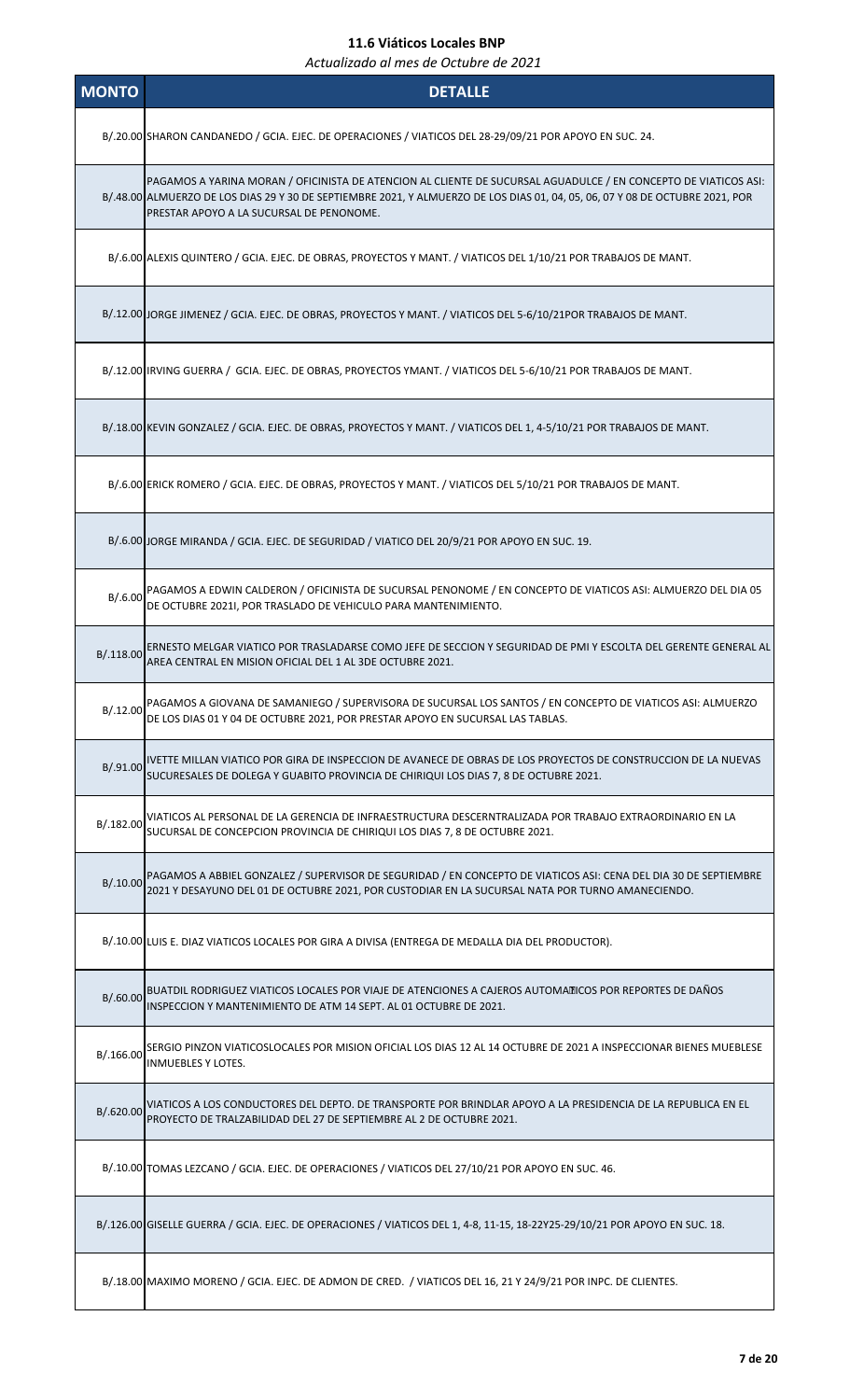| <b>MONTO</b> | <b>DETALLE</b>                                                                                                                                                                                                                                                                                                                                       |
|--------------|------------------------------------------------------------------------------------------------------------------------------------------------------------------------------------------------------------------------------------------------------------------------------------------------------------------------------------------------------|
|              | B/.6.00 RAFAEL BONILLA VIATICOS LOCALES POR ENTREGA DE NOTAS AREA DE COLON EL 07/10/2021.                                                                                                                                                                                                                                                            |
|              | B/.6.00 RAFAEL BONILLA VIATICOS LOCALES 05/10/2021 POR ENTREGA DE NOTAS AREA PANAMA OESTE.                                                                                                                                                                                                                                                           |
| B/.78.00     | VIATICOS AL PERSONAL DEL DEPTO. DE SEGURIDAD AREA CENTRAL DEBIDO A LA FALTA DE PERSONAL Y COUSTODIAR GARITA DE<br>SEGURIDAD LA ARENA DEL 13 AL 24 DE SEPTIEMBRE 2021.                                                                                                                                                                                |
|              | B/.85.00 RANGEL MONTENEGRO VIATICOS LOCALES POR DISTRIBUCION LOCALES DE MERCANCIAS AREA CENTRAL 11.                                                                                                                                                                                                                                                  |
| B/.381.00    | CESAR CONTRERAS VIATICO OFICINISTA POR ASISTIR A LA FERIA DE COLECCIONES 2021 EN EL HOTEL EL PANAMA DEL 14 AL 17 DE<br>OCTUBRE 2021.                                                                                                                                                                                                                 |
|              | B/.24.00 AMETH LARA / GCIA. EJEC. DE GCIA. AGROP. / VIATICOS DEL 22, 24, 28/9 Y 6/10/21 POR VISITA DE CLIENTES.                                                                                                                                                                                                                                      |
|              | PAGAMOS A ANGIE ACEVEDO / CAJERODE SUCURSAL LOS SANTOS / EN CONCEPTO DE VIATICOS ASI: ALMUERZO DEL DIA 01 DE<br>B/.6.00 OCTUBRE 2021,POR APOYO EN SUCURSAL LAS TABLAS POR JAVIER DOMINGUEZ YA QUE EL CAJERO ENCUENTRA CUBRIENDO<br>VACACIONES DEL TITULAR.                                                                                           |
|              | PAGAMOS A ARGELIS FERNANDEZ / SUPERVISORA DE OPERACIONES DE SUCURSAL ANTON / EN CONCEPTO DE VIATICOS ASI:<br>B/.110.00 DESAYUNO Y ALMUERZO DE LOS DIAS 01, 04, 05, 06, 07, 08, 11, 12, 13, 14 Y 15 DE OCTUBRE 2021, POR BRINDAR APOYO A LA<br>SUCURSAL EL VALLE YA QUE EL TITULAR SE ENCUENTRA DE VACACIONES.                                        |
| B/0.6.00     | PAGAMOS A YARITZA JIMENEZ / CAJERA DE SUCURSAL PLAZA BANCONAL / EN CONCEPTO DE VIATICOS ASI: ALMUERZO DEL DIA 11<br>DE OCTUBRE 2021, YA QUE LA TITULAR MIRIAM AROSEMENA ESTABA INCAPACITADA.                                                                                                                                                         |
| B/.93.00     | GESHWIN FORERO VIATICOS OPERADOR DEL DEPTO. COMUNICACION Y ALARMAS POR TRASLADARSE A LA SUCURSAL DE TORTI.<br>METETI Y LA PALMA EN LA PRUEBA DEL SISTEMA DE ALARMA DE INCENDIO LOS DIAS 11, 12 DE OCTUBRE 2021.                                                                                                                                      |
| B/.12.00     | VIATICOS AL PERSONAL DEL DEPTO. DE INFRAESTRUCTURA DESCENTRALIZADA POR GIRA DE TRABAJO A LAS SUCURSALES DE SAN<br>CARLOS Y CORONADO EL DIA 6-10-2021.                                                                                                                                                                                                |
| B/.42.00     | VIATICOS AL PERSONAL DEL DEPTO. DE INFRAESTRUCTURA DESCENTRALIZADA POR BRINDAR APOYO TECNICO EN TRABAJOS<br>REALIZADOS EN ALGUNAS SUCURSALES DEL AREA CENTRAL DEL 24 AL 30 DE SEPTIEMBRE 2021.                                                                                                                                                       |
|              | PAGAMOS A BLANCA BONICHE / CAJERA DE SUCURSAL CHITRE / EN CONCEPTO DE VIATICOS ASI: ALMUERZO DE LOS DIAS 01, 04,<br>B/.66.00 05, 06, 07, 08, 11, 12, 13, 14 Y 15 DE OCTUBRE 2021, POR BRINDAR APOYO EN SUCURSAL OCU A LA CAJERA TITULAR QUE ESTA DE<br>VACACIONES.                                                                                   |
|              | DEBITAMOS DE LA CUENTA DE VIATICOS / PARA EL PAGO A SUGEIS RODRIGUEZ / EN CONCEPTO DE VIATICOS ASI: ALMUERZO DEL<br>B/.6.00 DIA 08 DE OCTUBRE 2021, POR BRINDAR APOYO A SUCURSAL LOS POZOS POR CITA DE LABORATORIO MEDICO DE LA GERENTTE DE<br>SUCURSAL JULISSA AYALA.                                                                               |
|              | B/.24.00 REINALDO CEDEÑO VIATICOS LOCALES 13 16 Y 20 SEPTIEMBRE DE 2021 POR ENTREGA DE NOTAS DE COBRO Y DE G.A.                                                                                                                                                                                                                                      |
| B/.320.00    | KEVIN RIVERA / FRANCISCO FRANCIS VIATICOS LOCALES 13 AL 15 SEPTIEMBRE DE 2021 POR GIRA DE TRABAJOS DE CERRAJERIA EN<br>VARIAS DEPENDENCIAS DEL BNP.                                                                                                                                                                                                  |
| B/0.1.50     | DEBITAMOS A ESTA CUENTA PAGO DE VIATICO A JUAN ABREGO / CONDUCTOR, GERENCIA EJECUTIVA DE SERVICIOS<br>ADMINISTRATIVOS / POR ASISTIR A PROVINCIA DE PANAMA A RETIRO DE CELULARES ASIGNADOS A GERENTES DE SUCURSALES DE<br>LA PROVINCIA DE COLON EL DIA 17 DE SEPTIEMBRE DE 2021, HORA DE SALIDA HACIA PANAMA 9:00 A.M. Y HORA DE REGRESO<br>3:30 P.M. |
| B/.1.50      | DEBITAMOS A ESTA CUENTA PAGO DE VIATICO A JUAN ABREGO / CONDUCTOR, GERENCIA EJECUTIVA DE SERVICIOS<br>ADMINISTRATIVOS / POR ASISTIR A PROVINCIA DE PANAMA A RETIRO DE CELULARES ASIGNADOS A GERENTES DE SUCURSALES DE<br>LA PROVINCIA DE COLON EL DIA 17 DE SEPTIEMBRE DE 2021, HORA DE SALIDA HACIA PANAMA 9:00 A.M. Y HORA DE REGRESO<br>3:30 P.M. |
| B/0.1.50     | DEBITAMOS A ESTA CUENTA PAGO DE VIATICO A JUAN ABREGO / CONDUCTOR, GERENCIA EJECUTIVA DE SERVICIOS<br>ADMINISTRATIVOS / POR ASISTIR A PROVINCIA DE PANAMA A RETIRO DE CELULARES ASIGNADOS A GERENTES DE SUCURSALES DE<br>LA PROVINCIA DE COLON EL DIA 17 DE SEPTIEMBRE DE 2021, HORA DE SALIDA HACIA PANAMA 9:00 A.M. Y HORA DE REGRESO<br>3:30 P.M. |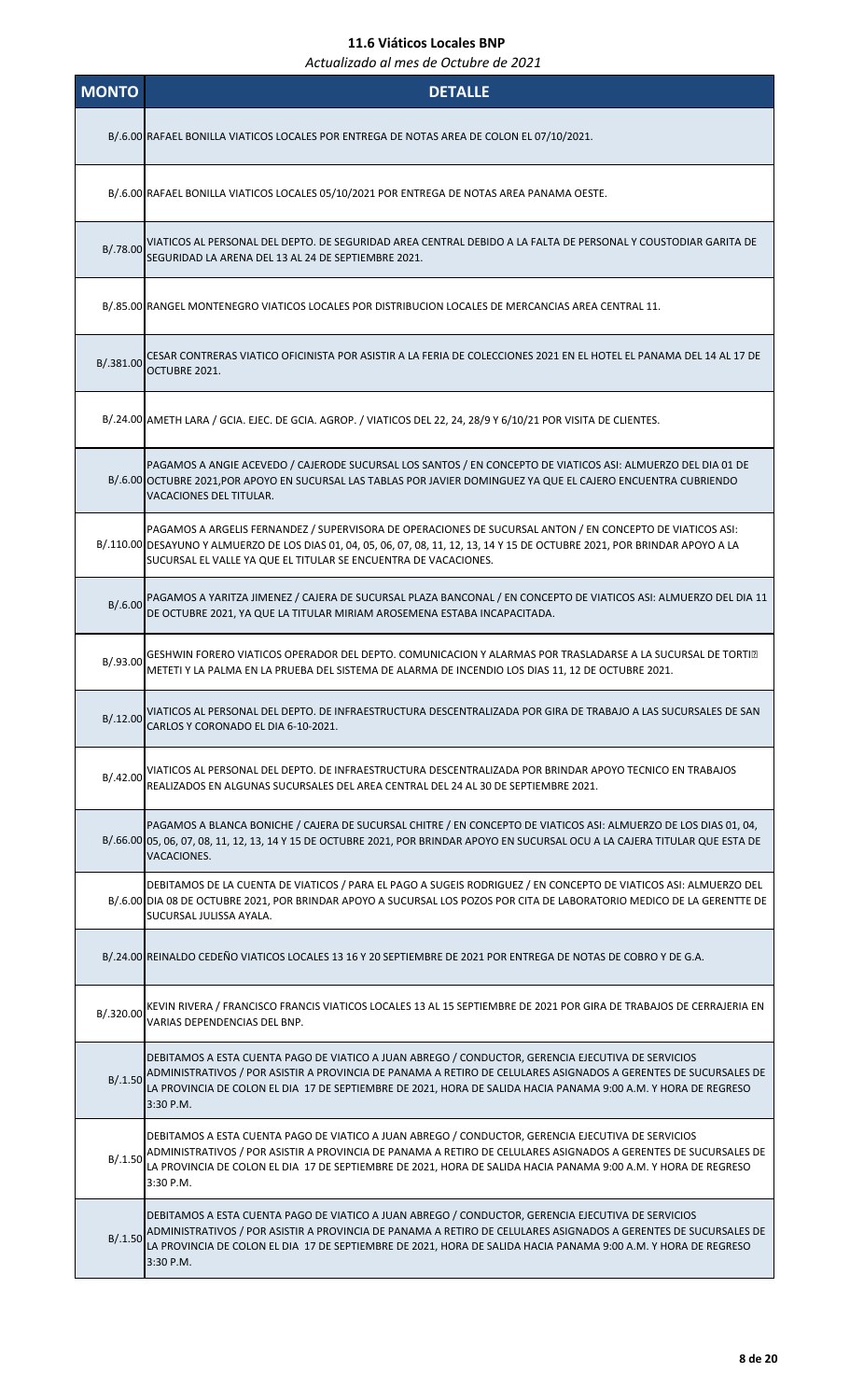| <b>MONTO</b> | <b>DETALLE</b>                                                                                                                                                                                                                                                                                                                                                                                                                                                                                                   |
|--------------|------------------------------------------------------------------------------------------------------------------------------------------------------------------------------------------------------------------------------------------------------------------------------------------------------------------------------------------------------------------------------------------------------------------------------------------------------------------------------------------------------------------|
| B/.1.50      | DEBITAMOS A ESTA CUENTA PAGO DE VIATICO A JUAN ABREGO / COLABORADOR / CONDUCTOR, GERENCIA EJECUTIVA DE<br>SERVICIOS ADMINISTRATIVOS / POR ASISTIR A PROVINCIA DE PANAMA A RETIRO DE CELULARES ASIGNADOS A GERENTES DE<br>SUCURSALES DE LA PROVINCIA DE COLON EL DIA 17 DE SEPTIEMBRE DE 2021, HORA DE SALIDA HACIA PANAMA 9:00 A.M. Y HORA<br>DE REGRESO 3:30 P.M.                                                                                                                                               |
| B/.87.00     | ELVIS SANJUR / GERENCIA EJECUTIVA DE SEGURIDAD /27 Y 28-09-21 / POR VIAJAR A LA PROVINCIA DE BOCAS DEL TORO EN MISION<br>OFICIAL (VISITA DEL GERENTE GENERAL.                                                                                                                                                                                                                                                                                                                                                    |
| B/.87.00     | GUSTAVO RODRIGUEZ / GERENCIA EJECUTIVA DE SEGURIDAD / 27 Y 28-09-21 / POR VIAJAR A LA PROVINCIA DE BOCAS DEL TORO<br>EN MISION OFICIAL (VISITA DEL GERENTE GENERAL).                                                                                                                                                                                                                                                                                                                                             |
|              | B/.6.00 VIVIANA MURGAS / GERENCIA EJECUTIVA DE SUCURSALES /17-09-21 / POR BRINDAR APOYO EN SUCURSAL GUALACA.                                                                                                                                                                                                                                                                                                                                                                                                     |
| B/.18.00     | ISRAEL GONZALEZ / GERENCIA EJECUTIVA DE LA BANCA AGROPECUARIA / 28, 29 Y 30-09-2021 / POR REALIZAR VISITA DE<br>SEGUIMIENTO A CLIENTES EN RENACIMIENTO, GARICHE Y CAIZAN.                                                                                                                                                                                                                                                                                                                                        |
|              | B/.6.00 JESUS PALMA / GERENCIA EJECUTIVA DE LA BANCA AGROPECUARIA / 6 Y 7-10-21 / POR REALIZAR VISITA DE A LOS CLIENTES.                                                                                                                                                                                                                                                                                                                                                                                         |
| B/.6.00      | VENANCIO CABALLERO / GERENCIA EJECUTIVA DE LA BANCA AGROPECUARIA / 27-9-21 / POR INSPECCION DE FINCA EN QUEBRADA<br>LLANA DE BUGABA.                                                                                                                                                                                                                                                                                                                                                                             |
|              | B/.12.00 GABRIEL ROVIRA / GERENCIA EJECUTIVA DE LA BANCA AGROPECUARIA / 21-9 Y 6-10-21 / POR INSPECCION DE FINCA EN<br>RENACIMIENTO Y REUNION EN DAVID.                                                                                                                                                                                                                                                                                                                                                          |
| B/.12.00     | BOLIVAR SANJUR / GERENCIA DE JULIO DE 2021. EJECUTIVA DE LA BANCA AGROPECUARIA / 23-9 Y 6-10-21/POR INSPECCION DE<br>FINCA EN GUALACA Y BOQUERON.                                                                                                                                                                                                                                                                                                                                                                |
| B/.310.00    | LUIS YANGUEZ / 12189058 / GERENCIA EJECUTIVA DE LA BANCA AGROPECUARIA / 12 Y 16-10-21 / POR REALIZAR INSPECCION DE<br>FINCA EN BOCAS DEL TORO.                                                                                                                                                                                                                                                                                                                                                                   |
| B/.12.00     | VIATICOS AL PERSONAL DEL DEPTO. DE ARCHIVOS POR REVISION DE 400 CAJAS DE DOCUMENTOS PARA CUSOTODIA Y RETIRO DE<br>15 CAJAS PARA RECICLAR EL DIA 15-10-2021.                                                                                                                                                                                                                                                                                                                                                      |
| B/.398.00    | VIATICOS AL PERSONAL DEL DEPTO. DE CONSTRUCCION POR TRABAJOS VARIOS EN DEPENDENCIAS DEL BNP DEL 4 AL 7 DE<br>OCTUBRE 2021.                                                                                                                                                                                                                                                                                                                                                                                       |
|              | B/.736.00 VIATICOS AL PERSONAL DEL DEPTO. APOYO AL PRODUCTOR POR GESTIONES DE TRABAJO LOS DIAS 14, 15 DE OCTUBRE DE 2021.                                                                                                                                                                                                                                                                                                                                                                                        |
|              | B/.296.00 VIATICOS AL PERSONAL DEL DEPTO. APOYO AL PRODUCTOR POR GESTIONES DE HIERRAS Y COMPETITIVIDAD DEL 28 DE<br>SEPTIEMBRE AL 02 DE OCTUBRE 2021.                                                                                                                                                                                                                                                                                                                                                            |
|              | PAGAMOS A JOSE BAULE / ELECTRICISTA / EN CONCEPTO DE VIATICOS ASI: ALMUERZO DEL DIA 01/10/21,POR SUMINISTRO DE<br>COMBUSTIBLE Y TRABAJOS ELECTRICOS EN SUCURSAL LAS MINAS, ALMUERZO DEL DI 05/10/21, POR TRABAJOS ELECTRICOS EN<br>B/.30.00 SUCURSAL LA PINTADA ALMUERZO DEL 06/10/21, TRABAJOS EN SUCURSAL PLAZA BANCONAL Y SANTIAGO, ALMUERZO DEL DIA<br>17/10/21, POR TRABAJOS ELECTRICOS EN SUCURSAL MACARACAS, ALMUERZO DEL 08/10/21, SUMINISTRO DE COMBUSTIBLE EN<br>SUCURSAL SAN FRANCISCO DE LA MONTAÑA. |
| B/.18.00     | PAGAMOS A ELICDO DOMINGUEZ / ALBAÑIL / EN CONCEPTO DE VIATICOS ASI: ALMUERZO DEL DIA 06/10/21, TRABAJOS DE<br>COLOCACION DE AZULEJOS EN LA ESCUELA DE LOS POZOS, ALMUERZO DEL DIA 07/10/21,TRABAJOS COLOCACION AZULEJOS EN LA<br>ESCUELA DE LOS POZOS CAMBIO DE HOJAS DE CIELO RASO DEPOSITO EN SUCURSAL PESE, ALMUERZO DEL DIA 08/10/21, POR<br>TRABAJOS EN LA PINTADA EN LAS PAREDES DE LA ESCUELA DE LOS POZOS.                                                                                               |
|              | PAGAMOS A JUAN GIRON / ALBAÑIL / EN CONCEPTO DE VIATICOS ASI: ALMUERZO DEL 06/10/21, POR TRABAJOS DE COLOCACION<br>B/.18.00 DE AZULEJOS EN LA ESCUELA DE LOS POZOS, ALMUERZO DEL 07/10/21, POR TRABAJOS DE COLOCACION DE AZULEJOS EN LA<br>ESCUELA DE LOS POZOS Y CAMBIO DE HOJAS DE CIELO RASO EN EL DEPOSITOS DE SUCURSAL PESE.                                                                                                                                                                                |
| B/.24.00     | PAGAMOS A ROBERTO DELGADO / ELECTRICISTA / EN CONCEPTO DE VIATICOS ASI: ALMUERZO DEL DIA 04/10/21, POR<br>SUMINISTRO DE COMBUSTIBLE Y TRABAJOS ELECTRICOS EN SUCURSAL LAS MINAS, ALMUERZO DEL DIA 05/10/21, TRABAJOS<br>ELECTRICOS EN SUCURSAL LA PINTADA, ALMUERZO DEL 06/10/21, POR TRABAJOS ELECTRICOS EN SUCURSAL PLAZA BANCONAL Y<br>SANTIAGO, ALMUERZO DEL DIA 08/10/21, POR SUMINISTRO DE COMBUSTIBLE EN SUCURSAL SAN FRANCISCO DE LA MONTAÑA.                                                            |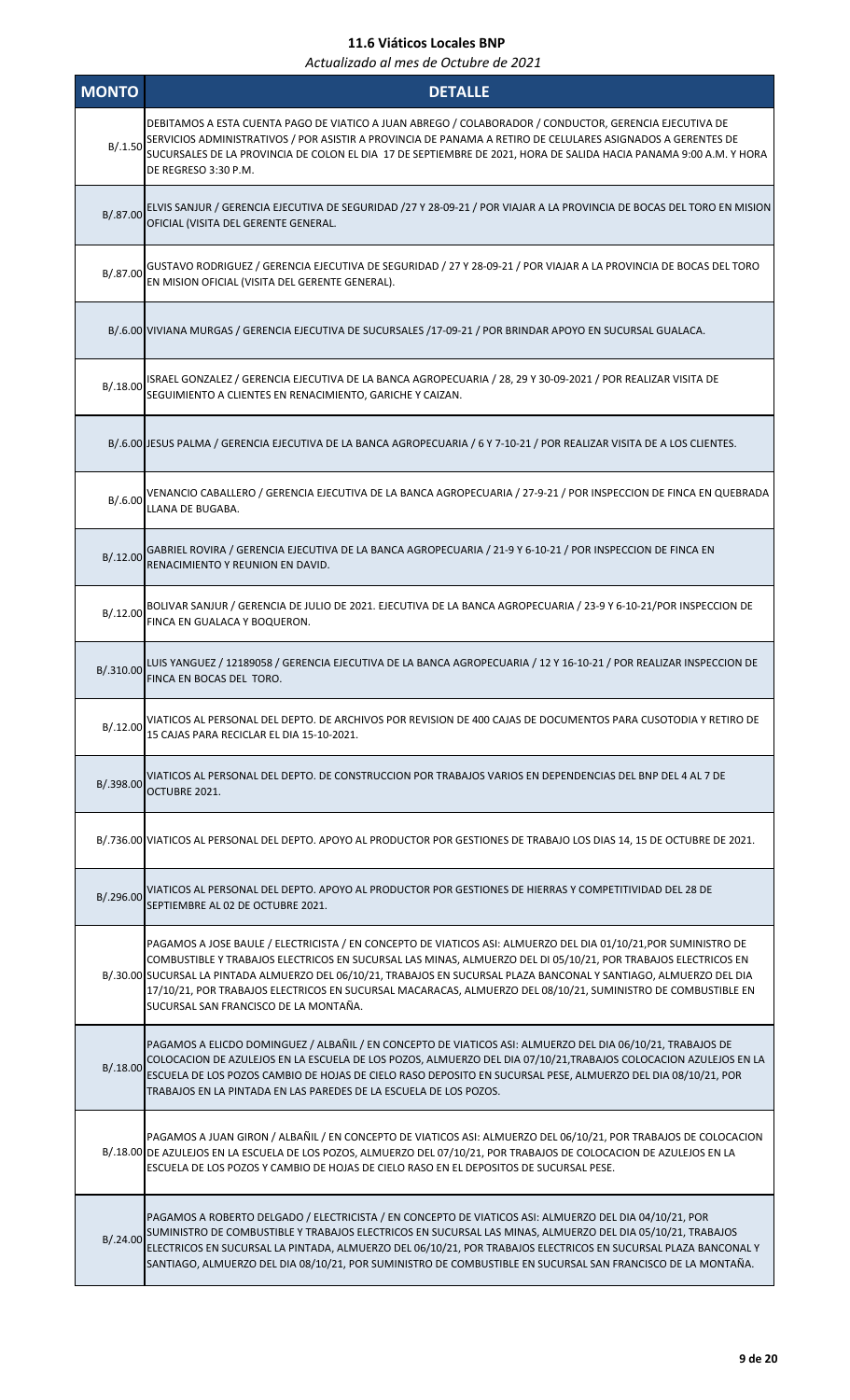| <b>MONTO</b> | <b>DETALLE</b>                                                                                                                                                                                                                                                                                                      |
|--------------|---------------------------------------------------------------------------------------------------------------------------------------------------------------------------------------------------------------------------------------------------------------------------------------------------------------------|
|              | PAGAMOS A LILIANA / OFICINISTA DE ATENCION AL CLIENTE DESIUCURSAL SANTIAGO / EN CONCEPTODIE VIATICOS ASI:<br>B/.60.00 ALMUERZO DE LOS DIAS 01, 04, 05, 06, 07, 08, 11, 13, 14 Y 15 DE OCTUBRE 2021, POR PRESTAR APOYO A LA SUCURSAL SAN<br>FRANCISCO YA QUE EL COLABORADOR LUIS GUILLEN SE ENCUENTRA DE VACACIONES. |
|              | DEBITAMOS DE LA CUENTA DE VIATICOS / PARA EL PAGO A ERELYS BARRIOS / SUPERVISORA DE ATENCION AL CLIENTE DE<br>B/.6.00 SUCURSAL LAS TABLAS / EN CONCEPTO DE VIATICOS ASI: ALMUERZO DEL DIA 30/09/2021, POR BRINDAR APOYO EN EL<br>DEPTARTAMENTO DE PLATAFORMA EN SUCURSAL MACARACAS.                                 |
|              | PAGAMOS A BLANCA BONICHE/CAJERA DE SUCURSAL CHITRE/EN CONCEPTO DE VIATICOS ASI: ALMUERZO DE LOS DIAS 18, 19, 20,<br>B/.60.00 21, 22, 25, 26, 27, 28 Y 29 DE OCTUBRE 2021, POR BRINDAR APOYO EN SUCURSALOCU A LA CAJERA TITULAR QUE SE ENCUENTRA<br>DE VACACIONES.                                                   |
| B/.6.00      | LEONILDE CORELLA / GERENCIA EJECUTIVA DE SEGURIDAD / 23-09-21 / POR CUBRIR EL PUESTO DELTITULAR EN SUCURSAL 79 POR<br>ASISTIR A ENTREVISTA CON AUDITORIA.                                                                                                                                                           |
| B/0.18.00    | MARINO CASTILLO / GERENCIA EJECUTIVA DE SEGURIDAD / 21, 23 Y 24-09-21 / POR CUBRIR EL PUESTO DEL TITULAR EN SUCURSAL<br>19 POR ASISTIR A ENTREVISTA CON AUDITORIA.                                                                                                                                                  |
| B/.6.00      | LEONILDE CORELLA / GERENCIA EJECUTIVA DE SEGURIDAD / 22-09-21 / POR CUBRIR EL PUESTO DEL TITULAR EN SUCURSAL 19 POR<br>ASISTIR A ENTREVISTA CON AUDITORIA.                                                                                                                                                          |
|              | B/.6.00 MAURICIO MURILLO VIATICO OFICINISTA POR DISTRIBUCION DE MERCANCIA AL AREA ATLANTICA EL DIA 14-10-2021.                                                                                                                                                                                                      |
|              | B/.6.00 RANGEL MONTENEGRO VIATICO CONDUCTOR POR DISTRIBUCION DE MERCANCIA AL AREA ATLANTICA EL DIA 14-10-2021.                                                                                                                                                                                                      |
| B/.80.00     | YAMILETH MORALES VIATICO OFICIAL DE CREDITO POR MISION OFICIAL DE REUNION DE GOBIERNO DE DATOS DEL 17 AL 21 DE<br><b>OCTUBRE EN DAVID.</b>                                                                                                                                                                          |
| B/.668.00    | VIATICOS A LOS CONDUCTORES DEL DEPTO. DE TRANSPORTE POR BRINDLAR APOYO A LA PRESIDENCIA DE LA REPUBLICA EN EL<br>PROYECTO DE TRAZABILIDAD DEL 4 AL 10 DE OCTLUBRE 2021.                                                                                                                                             |
| B/.12.00     | VIATICOS AL PERSONAL DE LA GERENCIA DE VENTAS POR ASISTIR A LABORAR EN FERIAS ORGANIZADAS POR PROMOTORAS EN<br>PACORA Y CIUDAD DE PANAMA EL DIA 15-10-2021.                                                                                                                                                         |
| B/.18.00     | BUATDIL RODRIGUEZ VIATICOS LOCALES POR ATENCION DE REPORTES POR PROYECTO DE INSTALACION DE FIBRA OPTICA CON<br>PROVEEDOR.                                                                                                                                                                                           |
| B/.75.00     | CORINA CAMPOS VIATICOS LOCALESY 15 AL 16 OCTUBRE DE 2021 MISION OFICIAL A PANAMA A CHITRE ENTREVISTA PARA<br>VACANTE CRED, AREA CENTRAL.                                                                                                                                                                            |
|              | PAGAMOS A VICENTE VILLARREAL / OFICIAL DE CREDITO DE CONSUMO DE SUCURSAL AGUADULCE / EN CONCEPTO DE VIATICOS<br>B/.10.00 ASI: DESAYUNO Y ALMUERZO DEL DIA 14 DE OCTUBRE 2021, POR BRINDAR APOYO A LA SUCURSAL LA PINTADA PARA CUBRIR A LA<br>TITULAR MARLENA FERNANDEZ POR VACACIONES.                              |
|              | DEBITAMOS A LA CUENTA DE VIATICOS / PARA EL PAGO DE OSCAR CEDEÑO / SUPERVISOR DE OPERACIONES DE SUCURSAL LA<br>B/.6.00 ARENA / EN CONCEPTO DE VIATICOS ASI: ALMUERZO DEL DIA 04 DE OCTUBRE 2021, POR APOYO A LA JEFA DE OPERACIONES DE<br>SUCURSAL PARITA POR CITA MEDICA.                                          |
|              | DEBITAMOS DE LA CUENTA DE VIATICOS / PARA EL PAGO A RICARDO FRANCO / EN CONCEPTO DE VIATICOS ASI: ALMUERZO DE LOS<br>B/.18.00 DIAS 11, 12 Y 13 DE OCTUBRE 2021, POR BRINDAR APOYO EN SEGUIMIENTO DE LA CARTERA DE PRESTAMOS EN SUCURSAL PESE<br>POR CUBRIR LICENCIA DE LA COLABORADORA.                             |
| B/.6.00      | PAGAMOS A JAVIER DOMINGUEZ / CAJERO DE SUCURSAL LAS TABLAS / EN CONCEPTO DE VIATICOS ASI: ALMUERZO DEL DIA 14 DE<br>OCTUBRE 2021, POR BRINDAR APOYO EN SUCURSAL PEDASI EN REEMPLAZO DE LA TITULAR.                                                                                                                  |
| B/.156.00    | ERNESTO MELGAR VIATICOS LOCALES 15 AL 17 OCTUBRE DE2021 POR SER ESCOLTA DEL GERENTE GENERAL AREA CENTRAL EN<br><b>MISION OFICIAL.</b>                                                                                                                                                                               |
| B/0.4.00     | NORBERTO MEJIA VIATICOS LOCALES Y TRANPORTE TERRESTRE 15/10/2021 POR TRASLADO DE LA GERENTE EJECUTIVA DE<br>OPERACIONES.                                                                                                                                                                                            |
| B/.470.00    | ROLANDO RODRIGUEZ LUIS BELTRAN VIATICOS LOCALES POR TRABAJOS EN SUCURSALES PLAZA BANCONAL VERAGUAS 15 AL 18<br>OCTUBRE DE 2021.                                                                                                                                                                                     |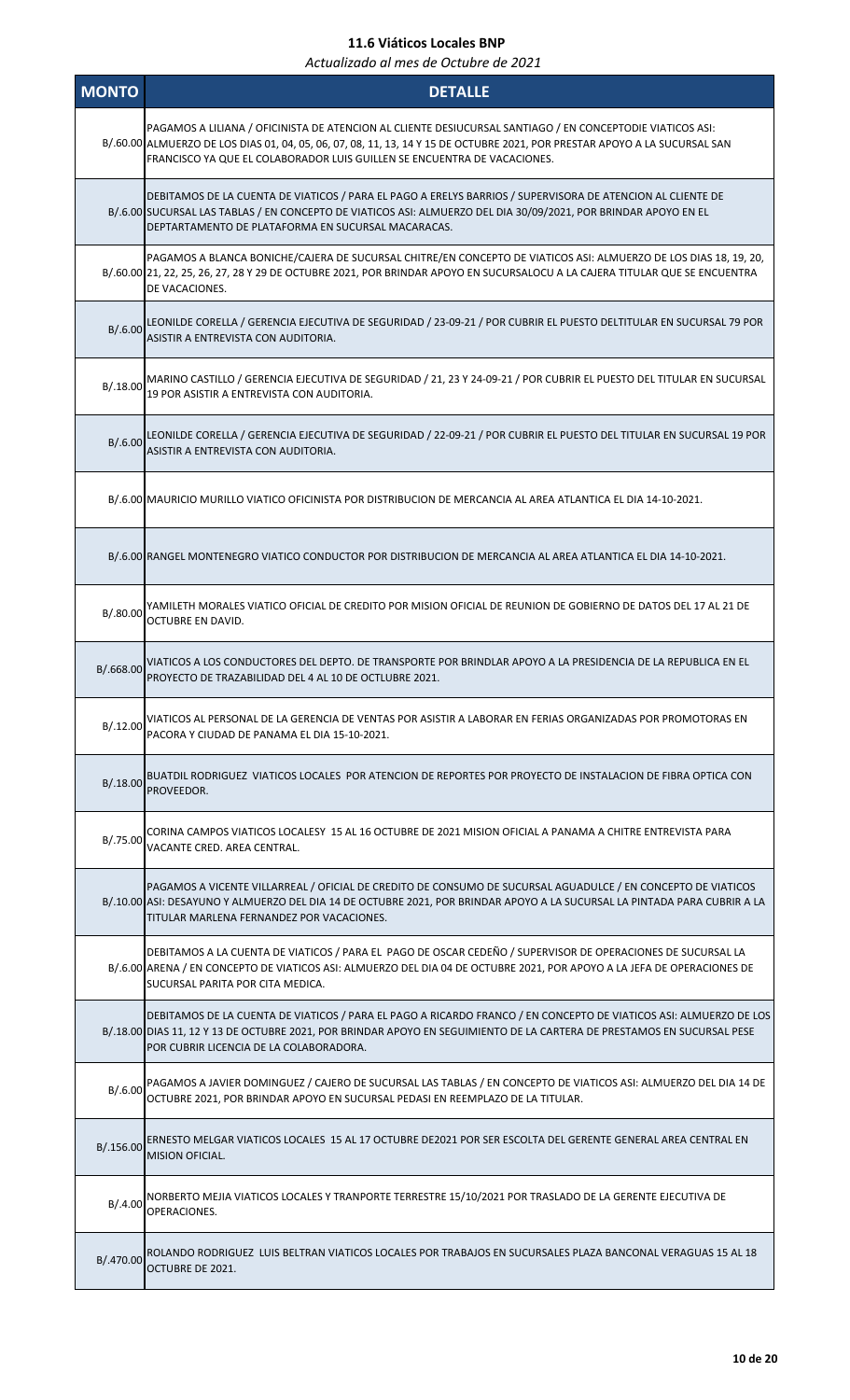| <b>MONTO</b> | <b>DETALLE</b>                                                                                                                                                                                                                                                                                                                                                                     |
|--------------|------------------------------------------------------------------------------------------------------------------------------------------------------------------------------------------------------------------------------------------------------------------------------------------------------------------------------------------------------------------------------------|
| B/.182.00    | GILBERTO HARRIS / CARLOS ARIEL MORALES VIATICOS LOCALES 18 AL 19 OCTUBRE DE 2021 POR TRABAJOS EXTRAORDINARIOS<br>GIRA A SUCURSAL LA PALMAS.                                                                                                                                                                                                                                        |
| B/.12.00     | ARIANIS SALOMON/GERENCIA EJECUTIVA DE OBRAS PROYECTOS Y MANTENIMIENTOS/4,6-10-21/POR INSPECCION A SUCURSAL<br>DOLEGA.                                                                                                                                                                                                                                                              |
| B/.91.00     | JOSUE SILVERA/GERENCIAEJECUTIVA DE OBRAS PROYECTOS Y MANTENIMIENTOS/12 Y 13-10-21/POR INSPECCION A SUCURSAL<br><b>GUABITO Y CHANGUINOLA.</b>                                                                                                                                                                                                                                       |
| B/.91.00     | ALEXIS QUINTERO/GERENCIA EJECUTIVA DE OBRAS PROYECTOS Y MANTENIMIENTOS/12 Y 13-10-21/POR INSPECCION A SUCURSAL<br><b>GUABITO Y CHANGUINOLA.</b>                                                                                                                                                                                                                                    |
| B/.12.00     | ALEXIS QUINTERO/GERENCIA EJECUTIVA DE OBRAS PROYECTOS Y MANTENIMIENTOS/7-10-21/POR INSPECCION A SUCURSAL<br><b>GUABITO Y CHANGUINOLA.</b>                                                                                                                                                                                                                                          |
|              | B/.30.00 JORGE JIMENEZ/GERENCIA EJECUTIVA DE OBRAS PROYECTOS Y MANTENIMIENTOS / 7, 8, 11, 12 Y 13-10-21 / POR REALIZAR<br>TRABAJOS DE MANTENIMIENTO EN SUCURSAL DOLEGA.                                                                                                                                                                                                            |
| B/.30.00     | IRVIN GUERRA/GERENCIA EJECUTIVA DE OBRAS PROYECTOS Y MANTENIMIENTOS / 7, 8, 11,12 Y 13-10-21 / POR REALIZAR<br>TRABAJOS DE MANTENIMIENTO EN SUCURSAL DOLEGA.                                                                                                                                                                                                                       |
| B/.166.00    | EXCIDIO GALLARDO VIATICO OFICINISTA POR TRABAJOS EN LA SUCURSAL DE DOLEGA PROVINCIA DE CHIRIQUI DEL 18 AL 20 DE<br>OCTUBRE 2021.                                                                                                                                                                                                                                                   |
| B/.16.00     | VIATICOS AL PERSONAL DEL DEPTO. DE ORGANIZACION DE EVENTOS POOR GIRA DE TRABAJO A LA SUCURSAL DE COLON Y CHEPO<br>PARA ENTREGA DE PARAGUAS Y DEVOLUCION DE MATERIAL DE EVENTOS EL DIA 11-10-2021.                                                                                                                                                                                  |
|              | PAGAMOS A JUAN MARTIN / CAJERA DE SUCURSAL AGUADULCE / EN CONCEPTO DE VIATICOS ASI: ALMUERZO DE LOS DIAS 12, 13,<br>B/.66.00 14, 15, 18, 19, 20, 21, 22, 25 Y 26 DE OCTUBRE 2021, MAS TRANSPORTE DE LOS DIAS 12, 13, 14, 15, 16, 18, 19, 20, 21, 22, 23, 25 Y 26<br>DE OCTUBRE 2021, POR BRINDAR APOYO EN LA SUCURSAL NATA POR CUBRIR A LA TITULAR QUE SE ENCUENTRA DE VACACIONES. |
| B/0.60.00    | PAGAMOS A YILDA QUEZADA / BACK OFFICE DE SUCURSAL AGUADULCE / EN CONCEPTO DE VIATICOS ASI: ALMUERZO DE LOS DIAS<br>18, 19, 20, 21, 22, 25, 26, 27, 28 Y 29 DE OCTUBRE 2021, MAS TRANSPORTE DE LOS DIAS 16, 18, 19, 20, 21, 22, 23, 25, 26, 27, 28, 29<br>Y 30 DE OCTUBRE 2021, POR BRINDAR APOYO EN LA SUCURSAL NATA CUBRIENDO AL TITULAR QUE SE ENCUENTRA DE<br>VACACIONES.       |
| B/.30.00     | PAGAMOS A YARINA MORAN / OFICINISTA DE ATENCION AL CLIENTE DE SUCURSAL AGUADULCE / EN CONCEPTO DE VIATICOS ASI:<br>ALMUERZO DE LOS DIAS 11, 12, 13, 14 Y 15 DE OCTUBRE 2021, POR PRESTAR APOYO A LA SUCURSAL DE PENONOME.                                                                                                                                                          |
|              | B/.6.00 CESAR SANTILLANA VIATICOS LOCALES 11/10/2021 POR DILIGENCIAS DE NOTIFICACION AREA DE LA CHORRERA.                                                                                                                                                                                                                                                                          |
|              | B/.6.00 CESAR SANTILLANA VIATICOS LOCALES 12/10/2021 POR DILIGENCIA DE NOTIFICACION AREA DE CHAME.                                                                                                                                                                                                                                                                                 |
|              | B/.26.00 JORGE VILLARREAL VIATICOS LOCALES 01 Y 11 OCTUBRE DE 2021 POR IR A BUSCAR AL COMPLEJO EL VEHICULO.                                                                                                                                                                                                                                                                        |
|              | PAGAMOS A JOSE GONZALEZ / OFICINISTA DE ATENCION AL CLIENTE DE SUCURSAL PLAZA BANCONAL / EN CONCEPTO DE VIATICOS<br>B/.6.00 ASI: ALMUERZO DEL DIA 13 DE OCTUBRE 2021, POR LABORAR EN SUCURSAL CAÑAZAS YA QUE EL TITULAR ERIC CHEN ESTABA DE<br>PERMISO.                                                                                                                            |
| B/.75.00     | FRANCISCO J MORALES VIATICOS LOCALES EXTENSION DEL VIATICO 17 AL 18 OCTUBRE DE 2021 PARA INSPECCIONAR BIENES<br>ADQUIRIDOS UBICADOS EN EL AREA OCCIDENTAL.                                                                                                                                                                                                                         |
|              | PAGAMOS A JOSE GONZALEZ/OFICINISTA DE ATENCION AL CLIENTE DE SUCURSAL PLAZA BANCONAL / EN CONCEPTO DE VIATICOS<br>B/.6.00 ASI: ALMUERZO DEL DIA 12 DE OCTUBRE 2021, POR BRINDAR APOYO A SUCURSAL SAN FRANCISCO DE LA MONTAÑA POR<br>INCAPACIDAD DEL OFICINISTA.                                                                                                                    |
|              | PAGAMOS A ALBERTO MELA / CAJERODE SUCURSAL SANTIAGO / EN CONCEPTO DE VIATICOS ASI: ALMUERZO DE LOS DIAS 18, 19,<br>B/.60.00 20, 21, 22, 25, 26, 27, 28 Y 29 DE OCTUBRE 2021, POR CUBRIR VACACIONES DEL TITULAR EN LA SUCURSAL SAN FRANCISCO DE LA<br>MONTAÑA.                                                                                                                      |
| B/.30.00     | EUCLIDES CONCEPCION / GERENCIA EJECUTIVA DE SEGURIDAD / 4 AL 8-10-21 / POR LABORAR EN EL PUESTO DE SEGURIDAD SUC.<br>103.                                                                                                                                                                                                                                                          |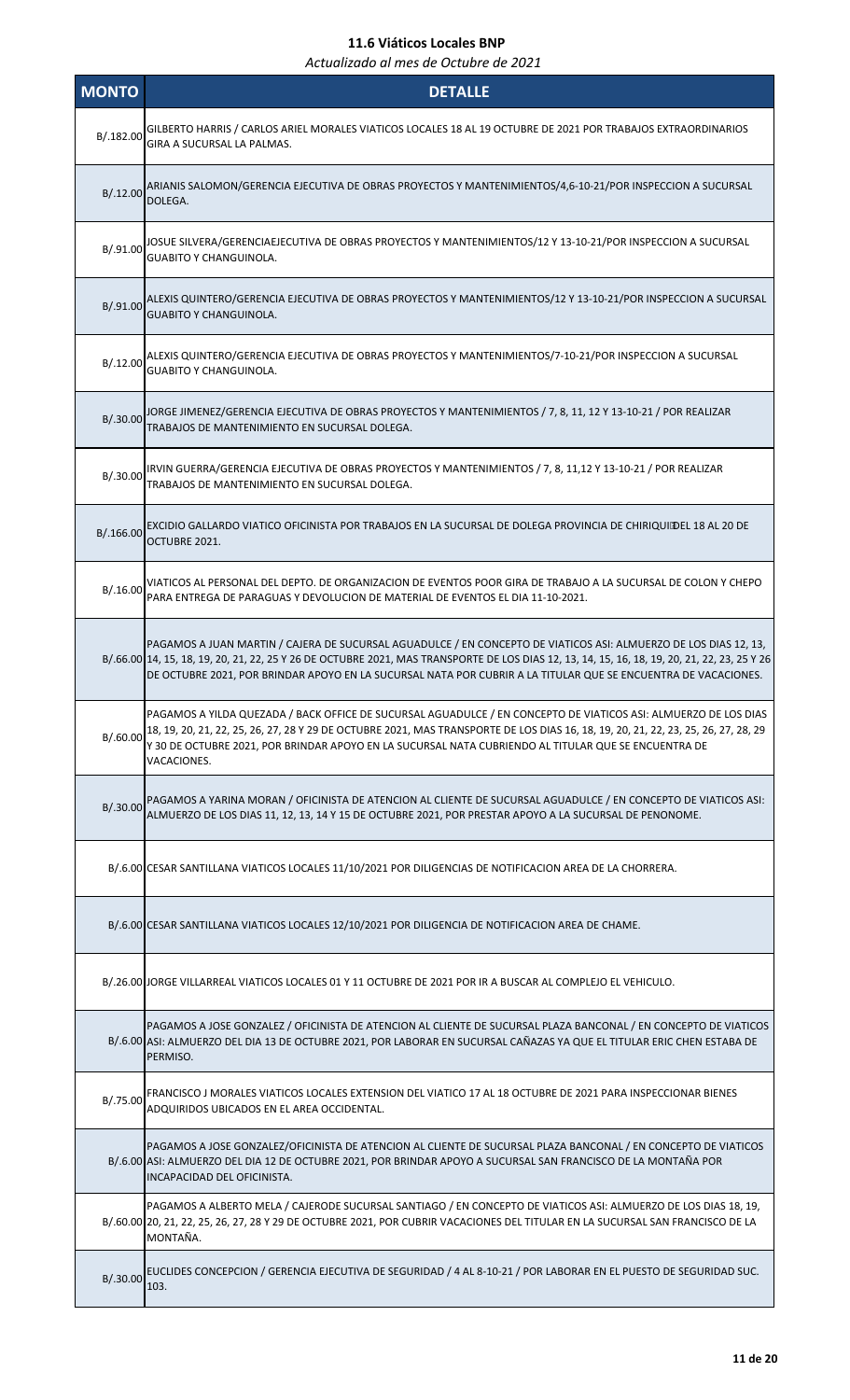| <b>MONTO</b> | <b>DETALLE</b>                                                                                                                                                                                                                                                                                    |
|--------------|---------------------------------------------------------------------------------------------------------------------------------------------------------------------------------------------------------------------------------------------------------------------------------------------------|
|              | B/.12.00 CARLOS QUIEL / ERIC ABDIEL CORTES VIATICOS LOCALES 11/10/2021 POR TRABAJOS EXTRAORDINARIOS EN SUCURSAL CHORRERA.                                                                                                                                                                         |
| B/.24.00     | VARIOS DEPTO. DE CULTURA VIATICOS LOCALES 08 AL 15 OCTUBRE DE 2021 POR APOYA EN LA MOVILIZACION DE LAS OBRAS DE LA<br>MUESTRA UNA GENERACION INOLVIDABLE.                                                                                                                                         |
| B/.30.00     | EUCLIDES CONCEPCION / GERENCIA EJECUTIVA DE SEGURIDAD / 27-09 AL 01-10-21 / POR LABORAR EN EL PUESTO DE SEGURIDAD<br>SUC. 103.                                                                                                                                                                    |
|              | B/.10.00 GUSTAVO RODRIGUEZ / GERENCIA EJECUTIVA DE SEGURIDAD / 1-10-21 / POR VIAJAR A PLAZA BANCONAL A BUSCAR UN TASER.                                                                                                                                                                           |
|              | B/.30.00 MARINO CASTILLO / GERENCIA EJECUTIVA DE SEGURIDAD / 4 AL8-10-21 / POR LABORAR EN EL PUESTO DE SEGURIDAD SUC. 81.                                                                                                                                                                         |
|              | B/.6.00 MARINO CASTILLO / GERENCIA EJECUTIVA DE SEGURIDAD / 1-10-21 / POR LABORAR EN EL PUESTO DE SEGURIDAD SUC. 81.                                                                                                                                                                              |
|              | B/.20.00 RITTER SANCHEZ / GERENCIA EJECUTIVA DE SEGURIDAD / 28 Y29-9-21 / POR LABORAR EN EL PUESTO DE SEGURIDAD SUC. 25.                                                                                                                                                                          |
| B/.76.00     | VIATICOS AL PERSONAL DEL DEPTO. DE INFRAESTRUCTURA DESCENTRALIZADA POR TRABAJO EXTRAORDINAORIO DEL 1 AL 12 DE<br>OCTUBRE 20201.                                                                                                                                                                   |
| B/.166.00    | PEDRO CHIARI VIATICO OFICINISTA POR MISION OFICIAL A LA NUEVA SUCURSAL DE DOLEGA POR INSPECCION DE MOBILIARIO Y<br>EQUIPOS NUEVOS DEL 18 AL 20 DE OCTUBRE 2021.                                                                                                                                   |
| B/.260.00    | VARIOS DEPTO. AGROP. PROGRAMA DE APOYO AL PRODUCTOR VIATICOS LOCALES 05 AL 09 OCTUBRE DE 2021 POR GESTIONES DE<br>TRABAJOS DE HIERRAS Y COMPETITIVIDAD DE LOS COLABORADORES.                                                                                                                      |
| B/.470.00    | VIATICOS AL PERSONAL DEL DEPTO. DE INFRAESTRUCTURA DESCENTRALIZADA POR TRABAJO EXTRAORDINAORIO Y GIRA EN LA<br>SUCURSAL DEL DARIEN DEL 18 AL 22 DE OCTUBRE 2021.                                                                                                                                  |
| B/0.48.00    | AIDETH DELGADO VIATICOSLOCALES POR BRINDAR APOYO A LA SUCURSAL METETI DEL 02 AL 14 DE AGOSTO DE 2021 POR<br>VACACIONES DE LA BACK OFFICE.                                                                                                                                                         |
| B/.56.00     | AIDETH DELGADO VIATICOS LOCALES 16 AL 31 AGOSTO DE 2021 POR BRINDAR APOYO A LA SUCURSAL METETI POR VACACIONES<br>DE LA BACK OFFICE.                                                                                                                                                               |
|              | PAGAMOS A LILIANA OFICINISTA DE ATENCION AL CLIENTE DE SUCURSAL SANTIAGO / EN CONCEPTO DE VIATICOS ASI: ALMUERZO<br>B/.60.00 DE LOS DIAS 18, 19, 20, 21, 22, 25, 26, 27, 28 Y 29 DE OCTUBRE 2021, POR PRESTAR APOYO A LA SUCURSAL SAN FRIANCISCO YA<br>QUE EL TITULAR DE ENCUENTRA DE VACACIONES. |
|              | PAGAMOS A LILIA VEGA / SUPERVISORA DE ATENCION AL CLIENTE DE SUCURSAL PLAZA BANCONAL / EN CONCEPTO DE VIATICOS<br>B/.6.00 ASI: ALMUERZO DEL DIA 05 DE OCTUBRE 2021, POR LABORAR EN SUCURSAL CAÑAZAS CUBRIENDO PERMISO AL JEFE DE ATENCION<br>AL CLIENTE.                                          |
| B/.456.00    | GESHWIN FORERO VIATICO DEL DEPTO. DE COMUNICACION Y ALARMA POR TRASLADARSE HACIA DIFERENTES PUNTOS DEL AREA<br>CENTRAL TRABAJOS VARIOS DEL 17 AL 23 DE OCTUBRE 2021.                                                                                                                              |
| B/.150.00    | KEVIN SERRACIN VIATICO OFICINISTA POR RETIROS DE BIENES EN DESUSOS DESCARTE Y CAJAS PARA DESTRUCCION EN LA<br>SUCURSAL BOCAS DEL TORO DEL 20 AL 22 DE OCTUBRE 2021.                                                                                                                               |
| B/.150.00    | FRANCISCO ESCOBAR VIATICO OFICINISTA POR RETIRO DE BIENES EN DESUSOS DESCARTE Y CAJAS PARA DESTRUCCION EN LA<br>SUCURSAL BOCAS DEL TORO DEL 20 AL 22 DE OCTUBRE 2021.                                                                                                                             |
| B/.10.00     | GESHWIN FORERO VIATICOS LOCALES 16/10/2021 POR VERIFICAR SISTEMA DE ALARMAS Y FUEGO EN SUCURSAL 4 ALTOS Y<br><b>SABANITAS</b>                                                                                                                                                                     |
| B/0.12.00    | ERICK DE GRACIA / ALFREO GRIMAS VIATICOS LOCALES POR REVISION DE 28 CAJAS DE DOCUMENTOS PARA CUSTODIA Y RETIRO DE<br>17 CAJAS PARA RECICLAR SABANITAS 4 ALTOS ZONA LIBRE Y COLON PARA SER LLEVADAS A LA SECCION DE ARCHIVOS.                                                                      |
|              | B/.44.00 YAZMIN SERRANO / GERENCIA EJECUTIVA DE OPERACIONES / 12 AL 15-10-21 / POR BRINDAR APOYO EN SUCURSAL VOLCAN.                                                                                                                                                                              |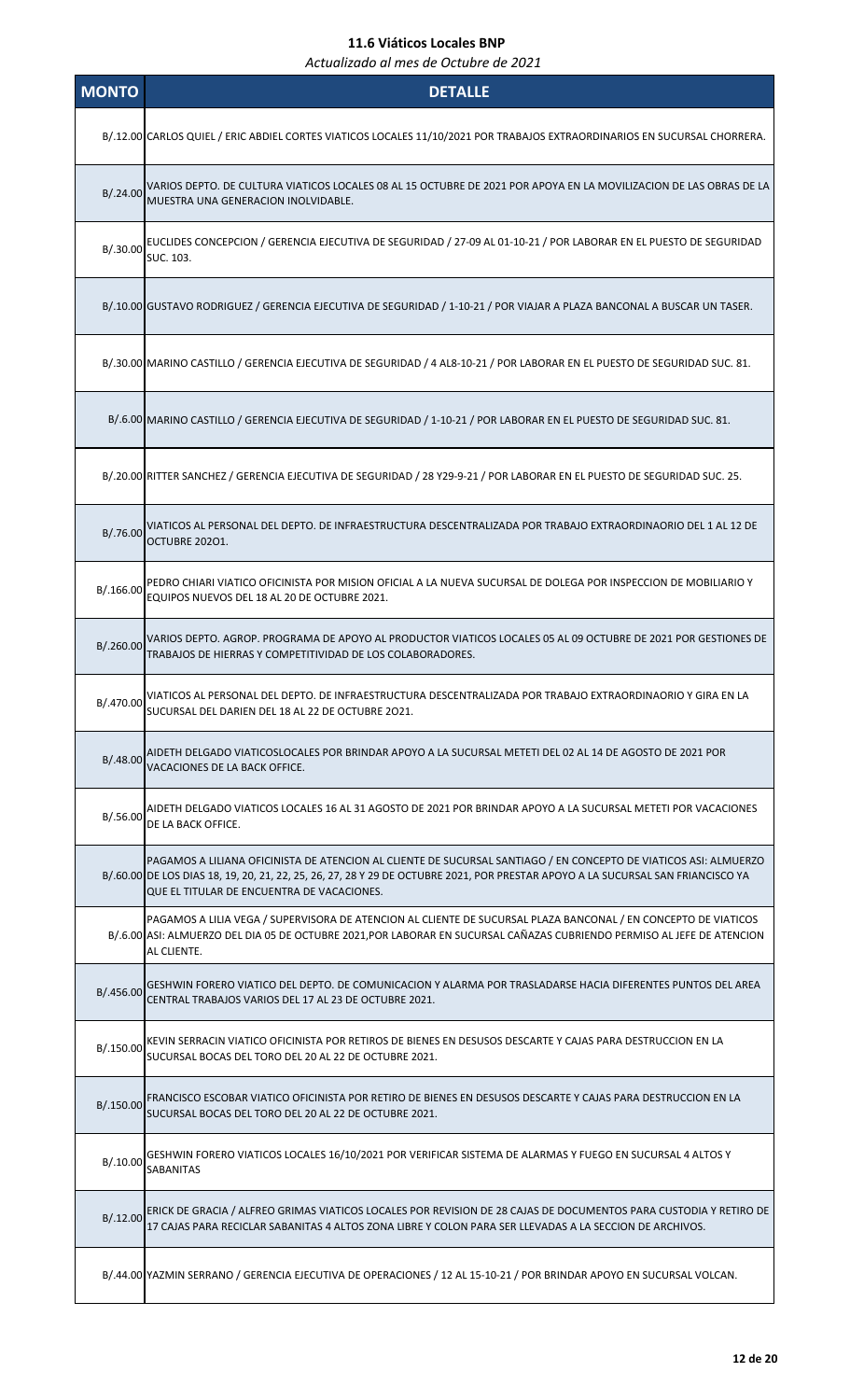| <b>MONTO</b> | <b>DETALLE</b>                                                                                                                                                                                                                                                                                                                                                                                                                                                       |
|--------------|----------------------------------------------------------------------------------------------------------------------------------------------------------------------------------------------------------------------------------------------------------------------------------------------------------------------------------------------------------------------------------------------------------------------------------------------------------------------|
|              | B/.6.00 YAZMIN SERRANO / GERENCIA EJECUTIVA DE OPERACIONES/1-10-21/POR BRINDAR APOYO EN SUCURSAL CONCEPCION                                                                                                                                                                                                                                                                                                                                                          |
|              | B/.42.00 ANAIS ACOSTA / GERENCIA EJECUTIVA DE OPERACIONES / 14-15 Y 18 AL 22-10-2021 / POR BRINDAR APOYO EN SUCURSAL DOLEGA.                                                                                                                                                                                                                                                                                                                                         |
|              | B/.12.00 EVELYN CORDOBA / GERENCIA EJECUTIVA DE LA BANCA AGROPECUARIA / 4 Y 14-10-21 / POR VISITA A CLIENTES EN CERRO PUNTA.                                                                                                                                                                                                                                                                                                                                         |
|              | B/.20.00 LISNETH LEZCANO / GERENCIA EJECUTIVA DE OPERACIONES / 23, 24-09-21 / POR BRINDAR APOYO EN SUC.24                                                                                                                                                                                                                                                                                                                                                            |
| B/.36.00     | MARCOS GONZALEZ VIATICO DEL DEPTO. COMUNICACION Y ALARMA POR TRASLADARSE A DIFERENTES PUNTOS DEL AREA<br>CENTRAL A REALIZAR TRABAJOS VARIOS LOS DIAS 27, 28, 29, 30 DE SEPTIEMBRE 2021.                                                                                                                                                                                                                                                                              |
| B/.160.00    | YAZMIN CORONADO VIATICO GERENTE DE AREA ASUNTOS JURISDICCIONTALES POR GIRA DE TRABAJO AL AREA CENTRAL DEL 21 AL<br>23 DE OCTUBRE 2021.                                                                                                                                                                                                                                                                                                                               |
| B/.160.00    | MARLENE OLIVARES VIATICO GERENTE DE AREA DE CONTRATOS Y SOPORTE POR GIRA DETRABAJO AL AREA CENTRAL DEL 21 AL 23<br>DE OCTUBRE 2021.                                                                                                                                                                                                                                                                                                                                  |
| B/0.160.00   | ROBERTO MARIN VIATICO NOTIFICADOR POR TRASLADAR A LAS GERENTE DE AREAS DE ASESORIA LEGAL HACIA EL AREA CENTRAL<br>DEL 21 AL 23 DE OCTUBRE 2021.                                                                                                                                                                                                                                                                                                                      |
| B/.170.00    | VIATICOS AL PERSONAL DE LA GERENCIA DE INFRAESTRUCTURA DESCENTRALIZADA POR TRABAJOS EXTRAORDINARIOS EN LA<br>SUCURSAL DE PENONOME LOS DIAS 20, 21 DE OCTUBRE 2021.                                                                                                                                                                                                                                                                                                   |
|              | B/.320.00 VIATICOS AL PERSONAL DEL DPETO. DE COSNTRUCCION POR TRABAJOSEN LA SUCURSAL DE TORTI DEL 20 AL 22 DE OCTUBRE 2021.                                                                                                                                                                                                                                                                                                                                          |
| B/.273.00    | VIATICOS AL PERSONAL DE DESARROLO DE CANALES VIRTUALES FERIA NUMISMATICA, GIRA PARA LA VILLA DE LOS SANTOS PARA<br>MERCADEAR, AFILIAR Y CAPACITAR A LOS CLIENTES DE BEN LOS DIAS 21, 22 DE OCTUBRE 2021.                                                                                                                                                                                                                                                             |
| B/.85.00     | RAFAEL MENDEZ VIATICO SUPERVISOR ADMINISTRATIVO POR ENTREGA DE INSUMOS Y ARREGLO DE LA TOLDA DE LA LANCHA<br>UBICADA EN NARGANA SAN BLAS LOS DIAS 20, 21 DE OCTUBRE 2021.                                                                                                                                                                                                                                                                                            |
| B/.30.00     | PAGAMOS A JUAN GIRON / ALBAÑIL / EN CONCEPTO DE VIATICOS ASI: ALMUERZO DE LOS DIAS 11, 12 Y 13 DE OCTUBRE 2021, POR<br>TRABAJOS DE PASTEO Y PINTURA EN PAREDES DE LA ESCUELA DE LOS POZOS ALMUERZO DEL DIA 14/10/21, COLOCACCION DE<br>PICAPORTE EN LAS PUERTAS DE LA PLANTA ELECTRICA DE LAS SUCURSALES DE SAN FRANCISCO DE LA MONTAÑA Y MARIATO,<br>ALMUERZO DEL 15 DE OCTUBRE 2021, POR TRABAJO DE PINTURA EN DISCAPACITADO Y PAREDES EN LA ESCUELA DE LOS POZOS. |
|              | B/.30.00 MARCOS GONZALEZ VIATICOS LOCALES 04, 05, 06, 07, 08 POR TRABAJOS VARIOS.                                                                                                                                                                                                                                                                                                                                                                                    |
|              | B/.85.00 JJOSE SANCHEZ VIATICOS LOCALES 20 Y 21 OCTUBRE DE 2021 POR GIRA A NARGANA A REPARAR CAMARA AREA DE CAJA.                                                                                                                                                                                                                                                                                                                                                    |
|              | B/.6.00 LUIS MUÑOZ VIATICOS LOCALES 19/10/2021 POR DISTRIBUCION DE MERCANCIAS AREA OESTE.                                                                                                                                                                                                                                                                                                                                                                            |
|              | B/.6.00 AARON CISNEROS VIATICOS LOCALES 19/10/2021 POR DISTRIBUCION DE MERCANCIAS AREA OESTE.                                                                                                                                                                                                                                                                                                                                                                        |
| B/.22.00     | PAGAMOS A MARCELINO GIRON / AUXILIAR DE MANTENIMIENTO / EN CONCEPTO DE VIATICOS ASI: DESAYUNO, ALMUERZO Y<br>CENA DEL DIA 12/10/21, POR GIRA A LA CIUDAD DE PANAMA A LLEVAR MUEBLE SUCURSAL VILLA LUCRE Y RECOGER MOBILIARIO<br>TAPIZ, ALMUERZO DEL DIA 13/10/2021, POR TRABAJOS DE INSTALAR CIELO RASO EN SUCURSAL OCU Y REPARAR PUERTA DE<br>MADERA EN SUCURSAL PARITA.                                                                                            |
|              | B/.85.00 AARON CISNEROS VIATICOS LOCALES 20/10/2021 POR DISTRIBUCION DE MERCANCIAS AREA ESTE.                                                                                                                                                                                                                                                                                                                                                                        |
|              | B/.85.00 RANGEL MONTENGRO 20/10/2021 VIATICOS LOCALES 20/10/2021 POR DISTRIBUCION DE MERCANCIAS AREA ESTE.                                                                                                                                                                                                                                                                                                                                                           |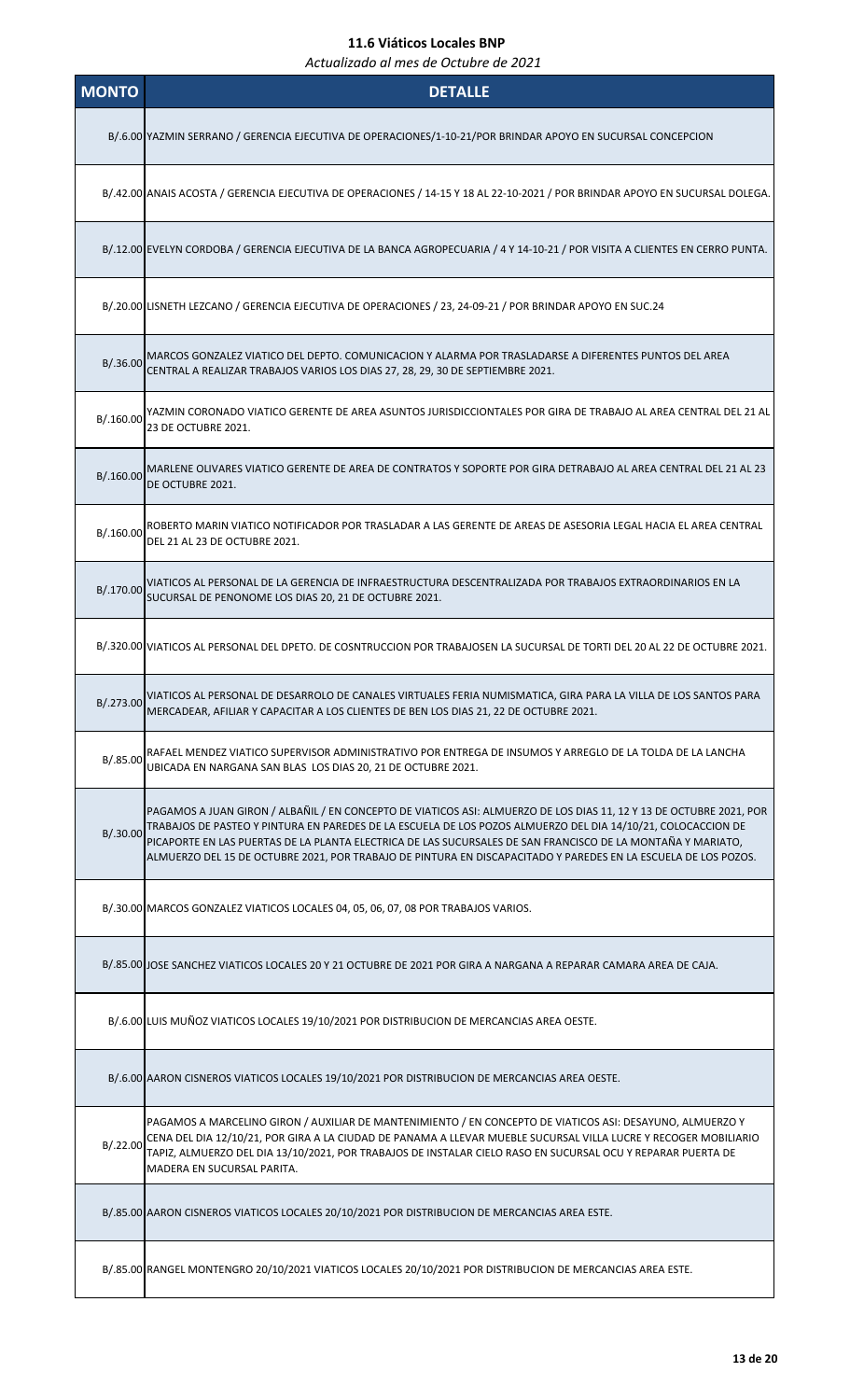| <b>MONTO</b> | <b>DETALLE</b>                                                                                                                                                                                                                                                                                                                                                                                                                  |
|--------------|---------------------------------------------------------------------------------------------------------------------------------------------------------------------------------------------------------------------------------------------------------------------------------------------------------------------------------------------------------------------------------------------------------------------------------|
| B/.188.00    | AMED MALTEZ MIGUEL DEL ROSARIO VIATICOS LOCALES 24 SEPT. AL 23 OCTUBRE 2021 POR CAMBIO CERRADURA CAJEROS<br>AUTOMATICOS.                                                                                                                                                                                                                                                                                                        |
| B/.18.00     | PAGAMOS A ROBERTO DELGADO / ELECTRICISTA / EN CONCEPTO DE VIATICOS ASI: ALMUERZO DEL DIA 11/10/21, POR<br>SUMINISTRO DE COMBUSTIBLE Y TRABAJOS ELECTRICOS EN SUCURSAL PEDASI, ALMUERZO DEL 12/10/21, POR SUMINISTRO DE<br>COMBUSTIBLE Y TRABAJOS ELECTRICOS EN SUCURSAL ANTON ALMUERZO DEL DIA 14/10/21, POR TRABAJOS ELECTRICOS EN<br>SUCURSAL OCU Y DIVISA.                                                                   |
| B/.92.00     | ENRIQUE MARTINEZ / CESAR SAMUDIO / CARLOS AGUILAR VIATICOS LOCALES 27, 28, 29 SEPT. 01, 06, 07 OCTUBRE 2021 POR<br>TRABAJOS VARIOS AREA OCCIDENTAL.                                                                                                                                                                                                                                                                             |
|              | B/.50.00 JUAN MANUEL GONZALEZ/GERENCIA EJECUTIVA DE OPERACIONES/11 AL 15-10-21/POR BRINDAR APOYO EN SUC. 09.                                                                                                                                                                                                                                                                                                                    |
|              | B/.126.00 GEOVANY PINTO/GERENCIA EJECUTIVA DE OPERACIONES / 1, 4-8, 11-15, 18-22,25-29-10-21 / POR BRINDAR APOYO EN SUC. 25.                                                                                                                                                                                                                                                                                                    |
| B/.66.00     | PAGAMOS A JUAN MARTIN / CAJERO DE SUCURSAL AGUADULCE / EN CONCEPTO DE VIATICOS ASI: ALMUERZO DE LOS DIAS 27, 28,<br>29 Y 30 DE SEPTIEMBRE 2021, Y 01, 04, 05, 06, 07, 08 Y 11 DE OCTUBRE 2021, Y TRANSPORTE DE AGUADULCE-NATA Y VICEVERSA<br>DE LOS DIAS 27, 28, 29 Y 30 DE SEPTIEMBRE 2021, Y 01,02, 04, 05, 06, 07, 08 Y 11 DE OCTUBRE 2021, POR BRINDAR APOYO EN<br>SUCURSAL NATA AL TITULAR QUE SE ENCUENTRA DE VACACIONES. |
| B/.66.00     | PAGAMOS A YILDA QUEZADA / BACK OFFICE DE SUCURSAL AGUADULCE / EN CONCEPTO DE VIATICOS ASI: ALMUERZO DE LOS DIAS<br>01, 04, 05, 06, 07, 08, 11, 12, 13,14 Y 15 DE OCTUBRE 2021, Y TRANSPORTE DE AGUADULCE-NATA Y VICEVERSA DE LOS DIAS 01, 04,<br>05, 06, 07, 08, 09, 11, 12, 13, 14 Y 15 DE OCTUBRE 2021, POR BRINDAR APOYO EN LA SUCURSAL NATA CUBRIENDO AL TITULAR<br>QUESE ENCUENTRA DE VACACIONES.                          |
| B/.24.00     | ANDY SERRANO / GERENCIA EJECUTIVA DE LA BANCA AGROPECUARIA / 05, 06, 07 Y 12-10-21 / POR REALIZAR VISITA GUALACA,<br>ALANJE, BOQUERON Y BUGABA.                                                                                                                                                                                                                                                                                 |
| B/.24.00     | ANDY SERRANO / GERENCIA EJECUTIVA DE LA BANCA AGROPECUARIA / 21, 22, 23-09-21 Y 04-10-21 / POR REALIZAR VISITA<br>DOLEGA, ALANJE, BOQUETE Y POTRERILLOS.                                                                                                                                                                                                                                                                        |
| B/.24.00     | MARINO CASTILLO / GERENCIA EJECUTIVA DE LA BANCA DE SEGURIDAD / 27 AL 30-09-21/POR LABORAR EN PUESTO DE SEGURIDAD<br>CONCEPCION.                                                                                                                                                                                                                                                                                                |
| B/.30.00     | MARINO CASTILLO / GERENCIA EJECUTIVA DE LA BANCA DE SEGURIDAD / 11 AL 15-10-21 / POR LABORAR EN PUESTO DE<br>SEGURIDAD BOQUERON.                                                                                                                                                                                                                                                                                                |
|              | B/.24.00 EUCLIDES CONCEPCION / GERENCIA EJECUTIVA DE SEGURIDAD / 12 AL 15-10-21 / POR LABORAR EN SUC. GUALACA.                                                                                                                                                                                                                                                                                                                  |
|              | B/.6.00 LUIS LAM / GERENCIA EJECUTIVA DE SEGURIDAD / 11-10-21 / POR LABORAR EN SUC. GUALACA.                                                                                                                                                                                                                                                                                                                                    |
| B/.10.00     | GUSTAVO RODRIGUEZ / GERENCIA EJECUTIVA DE SEGURIDAD / 07-10-21 / POR VIAJAR A LA PROVINCIA DE BOCAS DEL TORO<br>REALIZANDO VISITA A SUCURSALES POR INSTERUCCION DE LA GERENCIA.                                                                                                                                                                                                                                                 |
|              | B/.48.00 ITZEL CANTO / GERENCIA EJECUTIVA DE SUCURSALES / 21-24, 27-30-09-21 / POR BRINDAR APOYO EN SUCURSAL 103.                                                                                                                                                                                                                                                                                                               |
|              | B/.184.00 VARIOS DEPTO. DE CONSTRUCCION VIATICOS LOCALES 11 AL 15 OCTUBRE DE 2021 POR TRABAJOS EN VARIAS DEPENDENCIAS BNP.                                                                                                                                                                                                                                                                                                      |
|              | B/.16.00 KATHYA QUINTERO DE CORDOBA VIATICOS LOCALES 22/10/2021 POR GIRA A LOS SANTOS POR ACTIVACION DE MARCA BEN.                                                                                                                                                                                                                                                                                                              |
|              | B/.80.00 VARIOS DEPTO. DE CONSTRUCCION VIATICOS LOCALES 11 AL 19 OCTUBRE DE 2021 POR TRABAJOS EN VARIAS SUCURSALES.                                                                                                                                                                                                                                                                                                             |
| B/.80.00     | VARIOS DEPTO. OPERACIONES DE SEGURIDAD VIATICOS LOCALES 20 AL 30 SEPTIEMBRE DE 2021 POR CUSTODIAR LAS SUCURSALES<br>DEL AREA CENTRAL DEBIDO A LA FALTA DE PERSONAL.                                                                                                                                                                                                                                                             |
|              | PAGAMOS A ELADIO AGUILAR / TRABAJADOR MANUAL DE SUCURSAL SONA / EN CONCEPTO DE VIATICOS ASI: ALMUERZO DEL DIA<br>B/.12.00 30/09/2021, POR LLEVAR NISSAN DE SUCURSAL SONA A MANTENIMIENTO Y CAMBIO DE ACEITE EN CHITRE, ALMUERZO DEL DIA<br>01/10/2021, POR LLEVAR NISSAN DE SUCURSAL SONA, A CAMBIO DE LLANTAS EN CHITRE.                                                                                                       |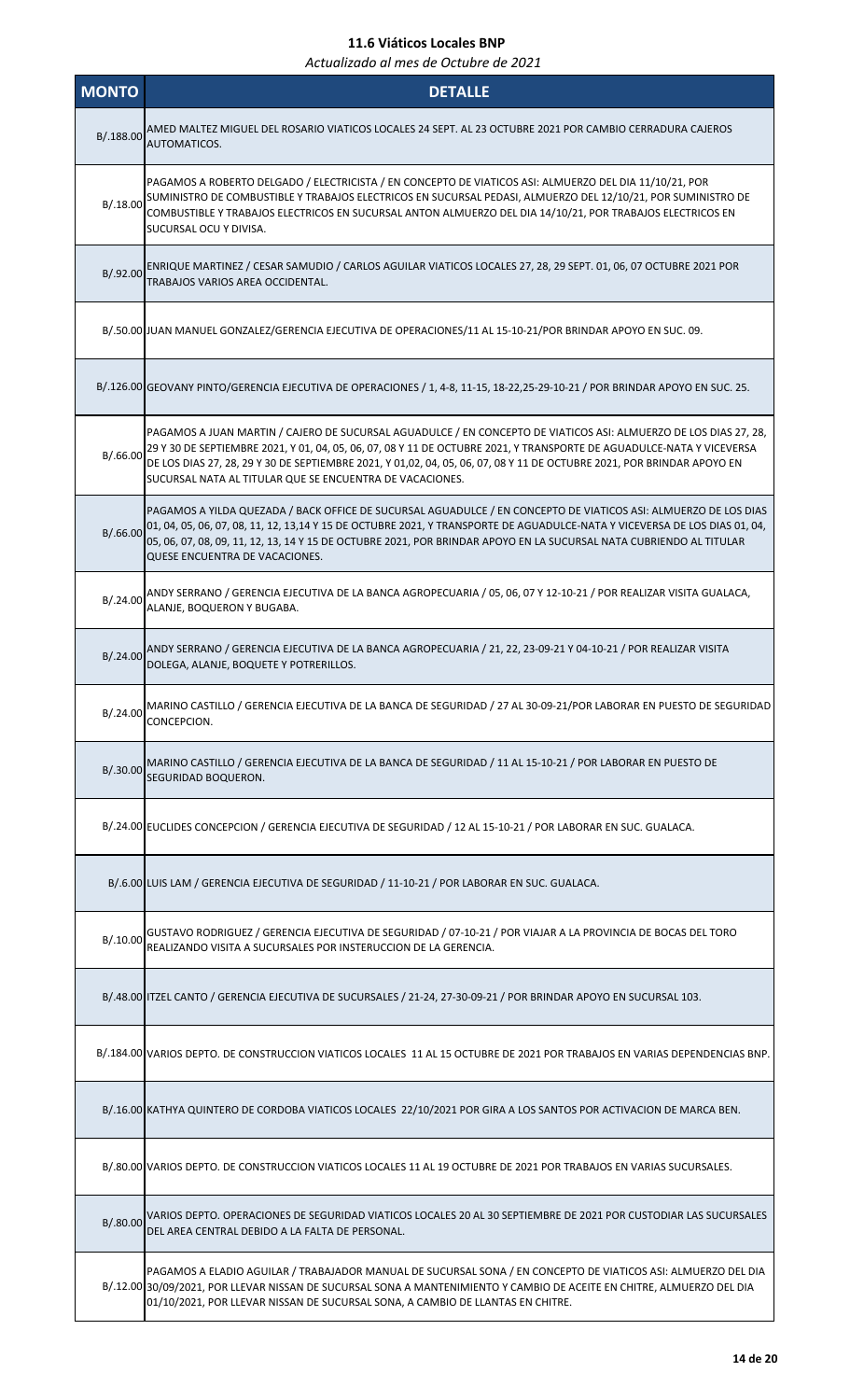| <b>MONTO</b> | <b>DETALLE</b>                                                                                                                                                                                                                                                                                                                                                                                                                                             |
|--------------|------------------------------------------------------------------------------------------------------------------------------------------------------------------------------------------------------------------------------------------------------------------------------------------------------------------------------------------------------------------------------------------------------------------------------------------------------------|
| B/.42.00     | VIATICOS AL PERSONAL DEL DPTO. DE INFRAESTRUCTURA DESCENTRALIZADA POR BRINDAR APOYO TECNICO. EN TRABAJO<br>REALIZADO EN ALGUNAS SUCURSALES DEL AREA CENTRAL. EL 6 AL 13 DE OCTUBRE 2021.                                                                                                                                                                                                                                                                   |
| B/.30.00     | PAGAMOS A YARINA MORAN / OFICINISTA DE ATENCION AL CLIENTE DE SUCURSAL AGUADULCE / EN CONCEPTO DE VIATICOS ASI:<br>ALMUERZO DE LOS DIAS 18, 19, 20, 21 Y 22 DE OCTUBRE 2021, POR PRESTAR APOYO A LA SUCURSAL DE PENONOME.                                                                                                                                                                                                                                  |
|              | B/.6.00 PAGAMOS A YAMILCAR BULTRON / CAJERA DE SUCURSAL PLAZA BANCONAL / EN CONCEPTO DE VIATICOS ASI: ALMUERZO DEL DIA<br>20 DE OCTUBRE 2021, POR LABORAR EN SUCURSAL CAÑAZAS EN APOYO DE LA TITULAR MIRIAM AROSEMENA.                                                                                                                                                                                                                                     |
| B/.6.00      | PAGAMOS A VICTOR DOMINGUEZ / ARQUITECTO / EN CONCEPTO DE VIATICOS ASI: ALMUERZO DEL DIA 21/09/2021, POR GIRA A<br>SUCURSAL PLAZA BANCONAL INSPECCION DE CUPULA Y SUCURSAL SANTIAGO INSPECCION DE INSTALACION DE ATM.                                                                                                                                                                                                                                       |
| B/.6.00      | PAGAMOS A MARICHELL REYES / DIBUJANTE / EN CONCEPTO DE VIATICOS ASI: ALMUERZO DEL DIA 21/09/2021, POR GIRA A<br>SUCURSAL PLAZA BANCONAL INSPECCION DE CUPULA Y SUCURSAL SANTIAGO INSPECCION DE INSTALACION DE ATM.                                                                                                                                                                                                                                         |
| B/.30.00     | PAGAMOS A ELICDO DOMINGUEZ / ALBAÑIL / EN CONCEPTO DE VIATICOS ASI: ALMUERZO DE LOS DIAS 11, 12 Y 13 DE OCTUBRE<br>2021, POR TRABAJOS DE PASTEO Y PINTURA EN PAREDES EN LA ESCUELA DE LOS POZOS, ALMUERZO DEL 14/10/2021, POR<br>COLOCACION DE PICAPORTE EN LAS PUERTAS DE LA PLANTA ELECTRICA EN SUCURSAL SAN FRANCISCO DE LA MONTAÑA Y<br>MARIATO, ALMUERZO DEL 15/10/2021, POR TRABAJOS DE PINTURA EN DISCAPACITADO PAREDES DE LA ESCUELA DE LOS POZOS. |
|              | DEBITAMOS DE LA CUENTA DE GASTOS DE VIATICOS / PARA EL PAGO ASUGEIS RODRIGUEZ / JEFA DE PLATAFORMA DE SUCURSAL<br>B/.6.00 CHITRE / EN CONCEPTO DE VIATICOS ASI: ALMUERZO DEL DIA 14 DE OCTUBRE 2021, POR BRINDAR APOYO A LA SUCURSAL LOS<br>POZOS POR CITA DE LABORATORIO MEDICO DE LA GERENTE.                                                                                                                                                            |
| B/.85.00     | ALEXIS QUINTERO / GERENCIA EJECUTIVA OBRAS PROYECTOS Y MANTENIMIENTO / 21,22-10-21 / POR VIAJE A INSPECCIONES DE<br>CONSTRUCCIONES DE SUCURSAL GUABITO Y LA NUEVA SUCURSAL CHANGUINOLA.                                                                                                                                                                                                                                                                    |
| B/.85.00     | ERICK ROMERO / GERENCIA EJECUTIVA OBRAS PROYECTOS Y MANTENIMIENTO / 21,22-10-21 / POR VIAJE A INSPECCIONES DE<br>CONSTRUCCIONES DE SUCURSAL GUABITO Y LA NUEVA SUCURSAL CHANGUINOLA.                                                                                                                                                                                                                                                                       |
|              | B/.18.00 ARIANIS SALOMON / GERENCIA EJECUTIVA OBRAS PROYECTOS Y MANTENIMIENTO / 13, 14 Y 15-10-21 / POR REALIZAR INSPECCION<br>A SUCURSAL DOLEGA.                                                                                                                                                                                                                                                                                                          |
| B/.30.00     | ERICK ROMERO / GERENCIA EJECUTIVA OBRAS PROYECTOS Y MANTENIMIENTO / 11, 12, 13, 14 Y 15-10-21 / POR REALIZAR<br>TRABAJOS DE MANTENIMIENTOS EN SUCURSAL DOLEGA.                                                                                                                                                                                                                                                                                             |
| B/.12.00     | JORGE JIMENEZ / GERENCIA EJECUTIVA OBRAS PROYECTOS Y MANTENIMIENTO / 14 Y 15-10-21 / POR REALIZAR INSPECCION A<br>SUCURSAL DOLEGA.                                                                                                                                                                                                                                                                                                                         |
| B/.24.00     | KEVIN GONZALEZ / GERENCIA EJECUTIVA OBRAS PROYECTOS Y MANTENIMIENTO / 11, 12, 14 Y 15-10-21 / POR REALIZAR<br>INSPECCION A SUCURSAL DOLEGA, BOQUERON Y ORIENTE.                                                                                                                                                                                                                                                                                            |
| B/.60.00     | ELVIS MONTENEGRO / GERENCIA EJECUTIVA DE LA BANCA AGROPECUARIA / 4 AL 8, Y DEL 11 AL 15-10-2021 / POR CUBRIR<br>VACACIONES DEL TITULAR SUC. 79.                                                                                                                                                                                                                                                                                                            |
|              | B/.6.00 ANDY SERRANO / GERENCIA EJECUTIVA DE LA BANCA AGROPECUARIA / 15-10-2021 / POR VISITA DE CLIENTE A RIO SERENO.                                                                                                                                                                                                                                                                                                                                      |
| B/.12.00     | VIATICOS AL PERSONAL DEL DEPTO. DE TRANSPORTE POR RESCATAR AOL AUTO TOYOTA HI-LUX ASIGNADO A LA SUCURSAL DE<br>TORTI DARIEN EL CUAL TUVO DESPERFECTOS MECANICOS EL DIA 12-10-2021.                                                                                                                                                                                                                                                                         |
| B/.10.00     | PAGAMOS A JUAN CASTILLO / SUPERVISOR DE OPERACIONES / EN CONCEPTO DE VIATICOS ASI: DESAYUNO Y ALMUERZO DEL DIA<br>12 DE OCTUBRE DE 2021 POR LLEVAR EL VEHICULO AL TALLER EN CHITRE.                                                                                                                                                                                                                                                                        |
| B/.12.00     | PAGAMOS A CECYBEL DE POSAM / CAJERIA DE SUC. CIRCUNVALACION / VIATICOS EN CONCEPTO ASI • ALMUERZO DE LOS DIAS 21 Y<br>22 DE OCTUBRE DE 2021 POR BRINDAR APOYO PORINCAPACIDAD DE CAJERA TITULAR.                                                                                                                                                                                                                                                            |
|              | B/.12.00 PAGAMOS A YOIRA LOPEZ / SUPERVISORA DE OPERACIONES EN SUC. LAS TABLAS / EN CONCEPTO DE VIATICOS ASI. ALMUERZO DE<br>LOS DIAS 19 Y 20 DE OCTUBRE DE 2021 POR BRINDAR APOYO EN SUC. PEDASI POR CITA MEDICA DE LA JEFA DE OPERACIONES.                                                                                                                                                                                                               |
| B/.72.00     | PAGAMOS A CARLOS ARANDA / EN CONCEPTO DE VIATICOS ASI: ALMUERZODE LOS DIAS 14, 15, 18, 19, 20, 21, 22, 25, 26, 27, 28 Y<br>29 DE OCTUBRE DE 2021 POR BRINDAR APOYO EN SUC. LAS TABLAS POR VACACIONES DE SUPERVISOR TITULAR.                                                                                                                                                                                                                                |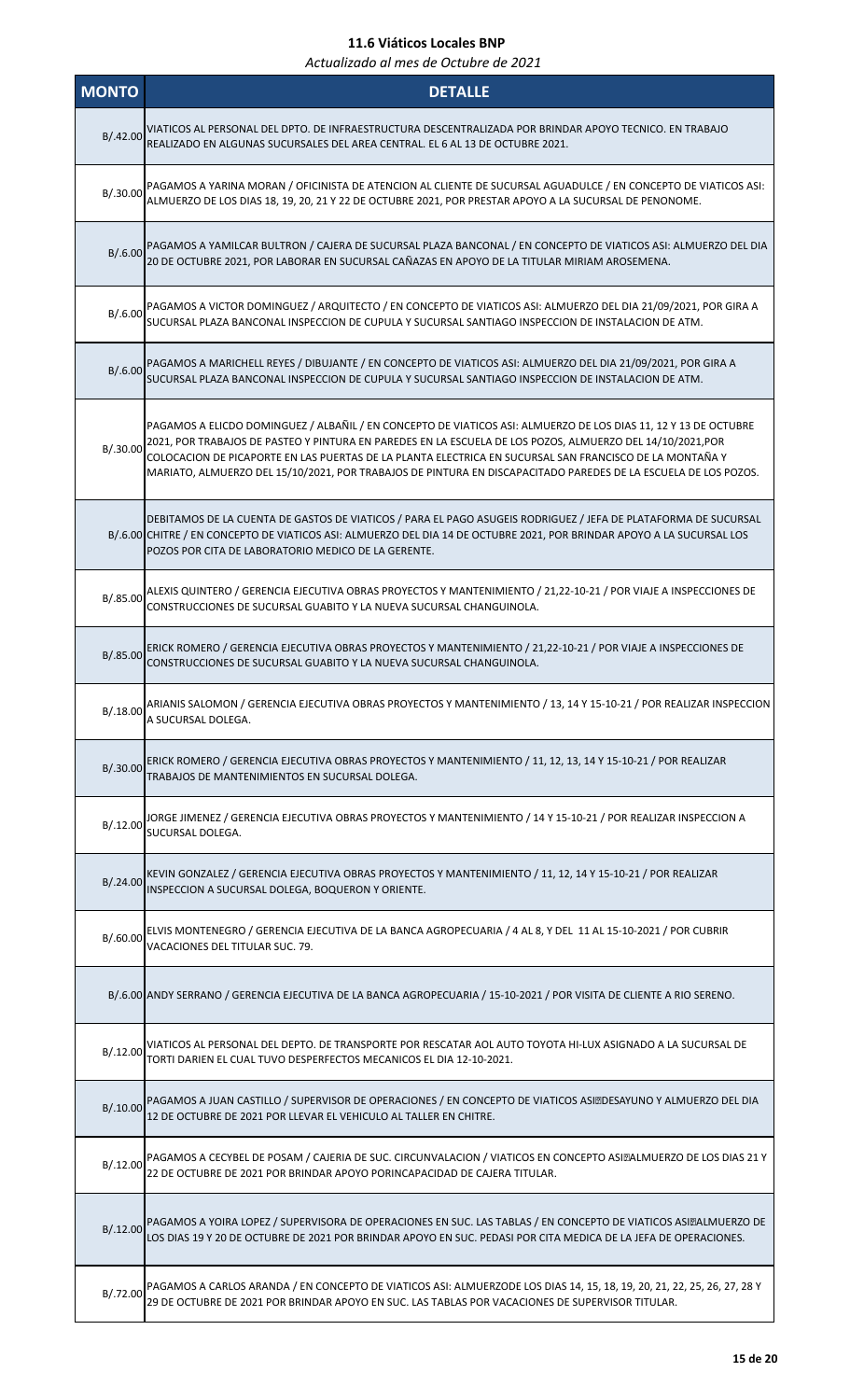| <b>MONTO</b> | <b>DETALLE</b>                                                                                                                                                                                                                                                                                        |
|--------------|-------------------------------------------------------------------------------------------------------------------------------------------------------------------------------------------------------------------------------------------------------------------------------------------------------|
|              | PAGAMOS A BETZAIDA RODRIGUEZ / OFICINISTA DE ATENCION AL CLIENTE EN SUC. LOS SANTOS / EN CONCEPTO DE VIATICOS ASI:<br>B/.30.00 ALMUERZO DE LOS DIAS 18, 19, 20, 21 Y 22 DE OCTUBRE DE 2021 POR ENTRENAMIENTO EN LA COORDINACION PARA CUBRIR<br>VACACIONES.                                            |
|              | PAGAMOS A KATY CEDEÑO / OFICINISTA DE ATENCION AL CLIENTE EN SUC. PENONOME PANAMERICANA / EN CONCEPTO DE<br>B/.20.00 VIATICOS ASI: DESAYUNO Y ALMUERZO DE LOS DIAS 20 Y21 DE OCTUBRE DE 2021 POR BRINDAR APOYO POR CUBRIR INCAPACIDAD<br>DE LA SUPERVISORA DE ATENCION AL CLIENTE EN SUC. LA PINTADA. |
|              | PAGAMOS A VICENTE VILLARREAL / OFICIAL DE CREDITO DE CONSUMO DE SUCURSAL AGUADULCE / EN CONCEPTO DE VIATICOS<br>B/.10.00 AS. DESAYUNO Y AL MUERZO DEL DIA 22 DE OCTUBRE DE 2021 POR BRINDAR APOYO EN LA SUC. LA PINTADA POR VACACIONES DE<br>MARLENA FERNANDEZ TITULAR.                               |
| B/.6.00      | LUIS A. CRUZ VIATICO CONDUCTOR CON POR TRANSPORTAR A VENEDICTO OJO OFICIAL DE CREDITO DE LA BANCA CORPORATIVA<br>POR VISITA A CLIENTE EL DIA 8-10-2021.                                                                                                                                               |
| B/.12.00     | VIATICOS AL PERSONAL DE LA GERENCIA DE OBRAS POR GIRA DE INSPECCION A NATA Y LLEVAR MATERIAL DE CONSTRUCCION A LA<br>SUCURSAL DE DIVISA EL DIA 19-10-2021.                                                                                                                                            |
| B/0.12.00    | VIATICOS AL PERSONAL DE LA GERENCIA DE OBRAS POR GIRA DE TRARBAJO HACIA PENONOME RETIRO DE PLANOS EN EL<br>MUNICIPIO DE LA PINTADA E INGRESO DE PLANOS EN LOS BOMBEROS DE PENONOME EL DIA 12-10-2021.                                                                                                 |
| B/.81.00     | EVERARDO CASTILLO VIATICO CONDUCTOR POR TRANSPORTAR AL SEÑOR RICARDO A. PEREZ A CHITRE A PARTICIPAR EN SESION DE<br>COMITE DE CREDITO Y JUNTA DIRECTIVA EL DIA 19-10-2021.                                                                                                                            |
|              | B/.24.00 VARIOS GERENCIA AREA DE OBRAS VIATICOS LOCALES 06/10/2021 POR GIRA A NATA PLAZA FARALLON Y TRAMITES EN ANTON.                                                                                                                                                                                |
| B/.30.00     | OMAR MEJIA VIATICO TECNICO AGROPECUARIO CON POR GESTIONES DE TRABAJO DE HIERRAS Y COMPETITIVIDAD DEL 27 DE<br>SEPTIREMBRE AL 8 DE OCTUBRE 2021.                                                                                                                                                       |
| B/.96.00     | VARIOS DEPTO. DE CULTURA VIATICOS LOCALES 14 AL 17 OCTUBRE DE 2021 POR ASISTIR A LA FERIA DE COLECCIONES HOTEL EL<br>PANAMA.                                                                                                                                                                          |
| B/.672.00    | VARIOS DEPTO. DE TRANSPORTE VIATICOS LOCALES 11 AL 17 OCTUBRE DE 2021 POR APOYO A LA PRESIDENCIA DE LA REPUBLICA<br>EN EL PROYECTO DE TRAZABILIDAD.                                                                                                                                                   |
| B/.30.00     | IRVIN GUERRA / GERENCIA EJECUTIVA DE OBRAS PROYECTOS Y MANTENIMIENTOS / 14, 15, 16, 18, Y 19-10-21 / POR REALIZAR<br>TRABAJOS DE MANTENIMIENTOS EN SUCURSAL 100.                                                                                                                                      |
| B/.1,216.00  | VIATICOS AL PERSONAL DEL DEPTO. DE CONSTRUCCION POR GIRA DE TRABAJO DE SOLDADURA, ALBAÑILERIA Y PINTURA EN LA<br>SUCURSAL DE METETI DEL 25 AL 29 DE OCTUBRE 2021.                                                                                                                                     |
| B/.12.00     | JOSE MOSQUERA VIATICO GESTOR DE CALLE CON POR ENTREGA DE NOTAS DE COBROS A CLIENTES EN EL AREA DE LA CHORRERA Y<br>COLON LOS DIAS 19, 20 DE OCTUBRE 2021.                                                                                                                                             |
| B/.6.00      | RAFAEL BONILLA VIATICOS LOCALES 19/10/2021 POR ENTREGA DE NOTAS DE COBROS A CLIENTES LOCALIZADOS AREA DE<br>ARRAIJAN.                                                                                                                                                                                 |
| B/.166.00    | MARYORY CORONADO VIATICO AVALUADOR AGROPECUARIO POR MISION OFICIAL POR INSPECCION DE AVALUOS A FINCAS LOS<br>DIAS 26, 27, 28 DE OCTUBRE 2021.                                                                                                                                                         |
| B/.320.00    | AONGEL UREÑA VIATICO AVALUADOR AGROPECUARIO POR MISION OFICIAL POR INSPECCION DE AVALUOS A FINCAS DEL 22 AL 29<br>DE AOCTUBRE 2021.                                                                                                                                                                   |
|              | B/.316.00 ABEL CHACON VIATICOS LOCALES 25 AL 29 OCTUBRE DE 2021 POR INSPECCION DE AVALUOS AFINCAS AREA OCCIDENTAL.                                                                                                                                                                                    |
|              | B/.316.00 JOSE J. RIVERA Y. VIATICOS LOCALES 25 AL 29 OCTUBRE DE 2021 POR INSPECCION DE AVALUOS AREA ESTE Y DARIEN.                                                                                                                                                                                   |
|              | B/.60.00 MELVIN BATISTA / GERENCIA EJECUTIVA DE OPERACIONES / 4-8 Y DEL 11 AL 15-10-21 / POR BRINDAR APOYO EN SUCURSAL 79.                                                                                                                                                                            |
|              | B/.60.00 MELVIN BATISTA / GERENCIA EJECUTIVA DE OPERACIONES / 18 AL22Y DEL 25 AL 29-10-21 / POR BRINDAR APOYO EN SUCURSAL 19.                                                                                                                                                                         |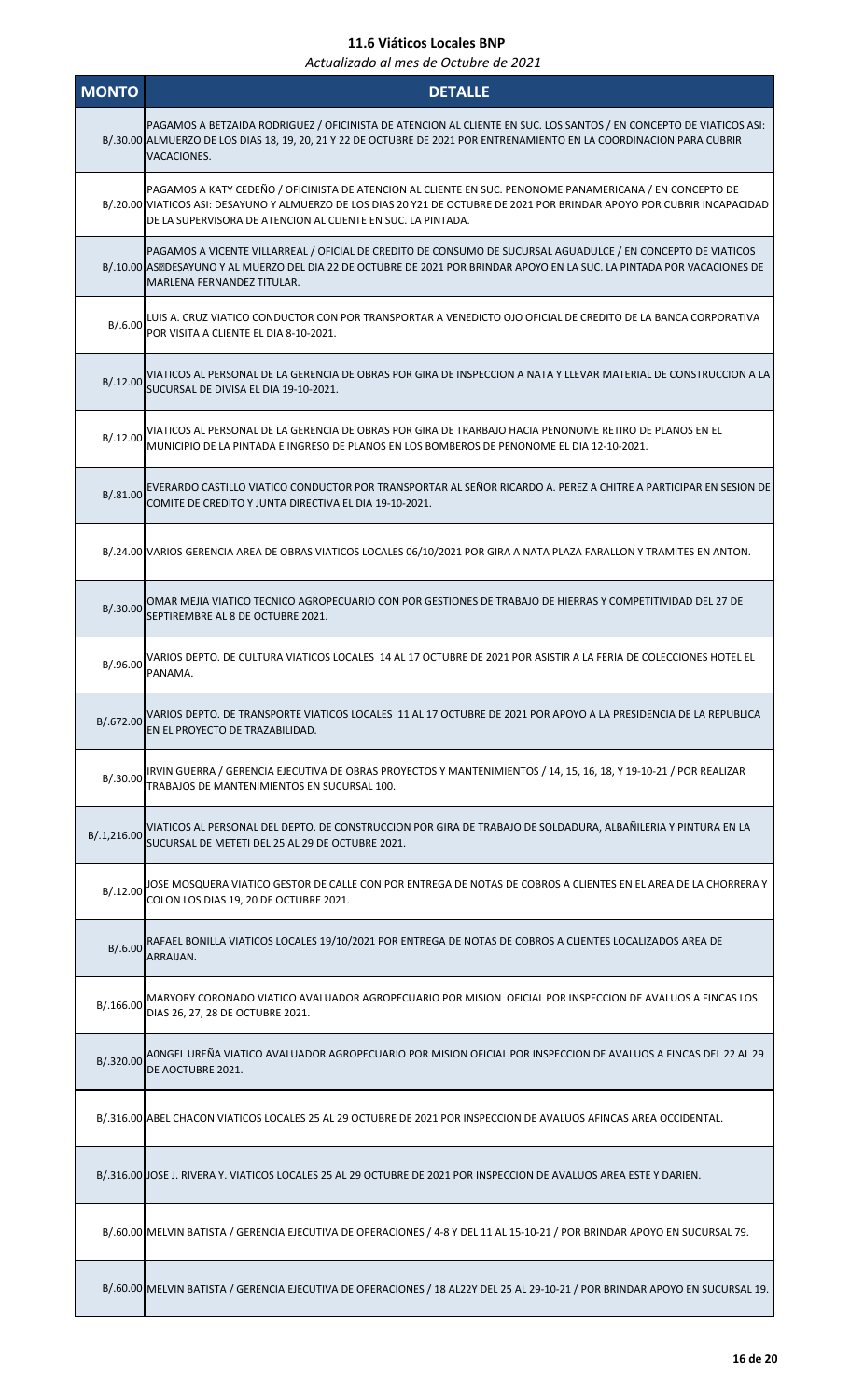| <b>MONTO</b> | <b>DETALLE</b>                                                                                                                                                                                                                                                                                                                                                      |
|--------------|---------------------------------------------------------------------------------------------------------------------------------------------------------------------------------------------------------------------------------------------------------------------------------------------------------------------------------------------------------------------|
|              | B/.60.00 VANESSA WILLIAMS / GERENCIA EJECUTIVA DE OPERACIONES / 18 AL 22 Y DEL 25 AL 29-10-21 / POR BRINDAR APOYO EN<br>SUCURSAL 79.                                                                                                                                                                                                                                |
| B/.6.00      | EVELYN CORDOBA / GERENCIA EJECUTIVA DE LA BANCA AGROPECUARIA / 7-10-21 / POR VISITA A CLIENTES EN LA BONGA DE<br><b>BUGABA.</b>                                                                                                                                                                                                                                     |
|              | B/.16.00 ISMAEL CORDOBA VIATICOS LOCALES 18/10/2021 GIRA TRABAJO A CLIENTES AREA COLON Y CHORRERA.                                                                                                                                                                                                                                                                  |
| B/.12.00     | JUAN ROSE GABRIEL VIATICOS LOCALES 23/10/2021 POR CUSTODIA LA FILMACION DE COMERCIAL INSTITUCIONAL SUCURSAL<br>CAPIRA.                                                                                                                                                                                                                                              |
| B/.30.00     | YANINA QUIROS / GERENCIA EJCUTIVA DE ADMINISTRACION DE CREDITO / 28, 29-09-21 Y 7, 8, 13-10-21 / POR INSPECCION DE<br>SEGUIMIENTO EN CERRO PUNTA BUGABA, BIJAGUAL, POTRERILLOS, GUACA Y BOQUETE.                                                                                                                                                                    |
|              | B/.81.00 KARINA CASTILLO / GERENCIA EJECUTIVA DE SUCURSALES / 20 Y 21-10-21 / POR BRINDAR APOYO EN SUCURSAL RIO SERENO.                                                                                                                                                                                                                                             |
| B/.10.00     | PALESTINO TROTMAN / GERENCIA EJECUTIVA DE SEGURIDAD /27-09-21 / POR BRINDAR APOYO DEL TITULAR EN SUCURSAL<br>ALMIRANTE.                                                                                                                                                                                                                                             |
|              | B/.24.00 EUCLIDES CONCEPCION / GERENCIA EJECUTIVA DE LA SEGURIDAD / 18, 20, 21,22-10-21 / POR LABORAR EN SUC. GUALACA.                                                                                                                                                                                                                                              |
|              | B/.6.00 MARINO CASTILLO / GERENCIA EJECUTIVA DE SEGURIDAD/19-10-21/POR LABORAR EN SUCURSAL GUALACA.                                                                                                                                                                                                                                                                 |
| B/0.18.00    | PAGAMOS A JOSE BAULE / ELECTRICISTA / EN CONCEPTO DE VIATICOS ASI: ALMUERZO DEL DIA 11/10/2021, POR SUMINISTRO DE<br>COMBUSTIBLE Y TRABAJOS ELECTRICOS DE SUCURSAL PEDASI, ALMUERZO DEL DIA 12/10/2021, POR SUMINISTRO DE<br>COMBUSTIBLE Y TRABAJOS ELECTRICOS DE SUCURSAL ANTON, ALMUERZO DEL DIA 14/10/2021, POR TRABAJOS ELECTRICOS EN<br>SUCURSAL OCU Y DIVISA. |
| B/.12.00     | PAGAMOS A EDUARDO GONZALEZ / OFICINISTA 1 / EN CONCEPTO DE VIATICOS ASI: ALMUERZO DE LOS DIAS 15 Y 19 DE OCTUBRE<br>2021, POR GIRA DE TRABAJO EN LAS SUCURSALES DE LAS PROVINCIA DE COCLE Y LOS SANTOS.                                                                                                                                                             |
| B/.6.00      | VENEDICTO OJO VIATICO OFICIALDE CREDITO DEL DEPTO. DE CREDITO CORPORATIVO E INDUSTRIAL POR VISITA A CLIENTE DE<br>DESARROLLO GOLF, CORONADO EL DIA 8-10-2021.                                                                                                                                                                                                       |
| B/.166.00    | ERNESTO MELGAR VIATICO COMO CONDUCTOR Y ESCOLTA DEL GERENTE GENERAL EN MISION OFICIAL AL AREA CENTRAL DEL 21<br>AL 23 DE OCTUBRE 2021.                                                                                                                                                                                                                              |
| B/.24.00     | MARCOS GONZALEZ VIATICOS LOCALES 11 AL 14 OCTUBRE 2021 POR TRABAJOS EN DIFERENTES PUNTOS AREA CENTRAL POR<br><b>TRABAJOS VARIOS.</b>                                                                                                                                                                                                                                |
| B/.300.00    | VARIOS DEPTO. OPER. DE SEGURIDAD VIATICOS 29 SEPT AL 15 OCT. 2021 POR CUSTODIAR SUCURSALES AREA CENTRAL DEBIDO A<br>FALTA DE PERSONAL TURNOS DIURNOS Y NOCTURNOS.                                                                                                                                                                                                   |
|              | PAGAMOS A MARICRUZ CORONADO / OFICINISTA DE OPERACIONES DE SUC. PENONOME / EN CONCEPTO DE VIATICOS ASI:<br>B/.100.00 ALMUERZO DE LOS DIAS 18, 19, 20, 21, 22, 25, 26, 27, 28 Y 29 DE OCTUBRE 2021, POR BRINDAR APOYO A LA SUCURSAL PARA<br><b>CUBRIR VACACIONES DEL TITULAR.</b>                                                                                    |
| B/.6.00      | DEBITAMOS DE LA CUENTA DE VIATICOS / PARA EL PAGO A SUGEIS RODRIGUEZ / JEFA DE PLATAFORMA DE SUC. CHITRE / / EN<br>CONCEPTO DE VIATICOS ASI: ALMUERZO DEL DIA 21 DE OCTUBRE 2021, POR BRINDAR APOYO A SUCURSAL LOS POZOS PARA<br>CUBRIR A LA GERENTE JULISSA AYALA YA QUE ESTABA PARTICIPANDO AL EVENTO DE LA CELEBRACION DE LOS 10, 20 Y 25 AÑOS DE<br>LABORES.    |
|              | B/.6.00 PAGAMOS A JOSE MARTINEZ / SUPERVISOR DE OPERACIONES DE SUCURSAL SANTIAGO / EN CONCEPTO DE VIATICOS ASI:<br>ALMUERZO DEL DIA 22 DE OCTUBRE 2021, POR APOYO A LA SUCURSAL CUBRIENDO A LA JEFE DE OPERACIONES.                                                                                                                                                 |
| B/0.12.00    | PAGAMOS A LILIA VEGA / SUPERVISORA DE ATENCION AL CLIENTE DE SUC. PLAZA BANCONAL / EN CONCEPTO DE VIATICOS ASI:<br>ALMUERZO DE LOS DIAS 14 Y 15 DE OCTUBRE 2021, POR APOYO A LA SUCURSAL CUBRIENDO AL GERENTE VLADIMIR CANTO.                                                                                                                                       |
|              | PAGAMOS A JOSE GONZALEZ / OFICINISTA DE ATENCION AL CLIENTE DESUCURSAL PLAZA BANCONAL / EN CONCEPTO DE VIATICOS<br>B/.30.00 ASI: ALMUERZO DE LOS DIAS 18, 19, 20, 21 Y 22 DE OCTUBRE 2021, POR BRINDAR APOYO A SUCURSAL CAÑAZAS POR VACACIONES<br>DEL OFICINISTA ERIC CHEN.                                                                                         |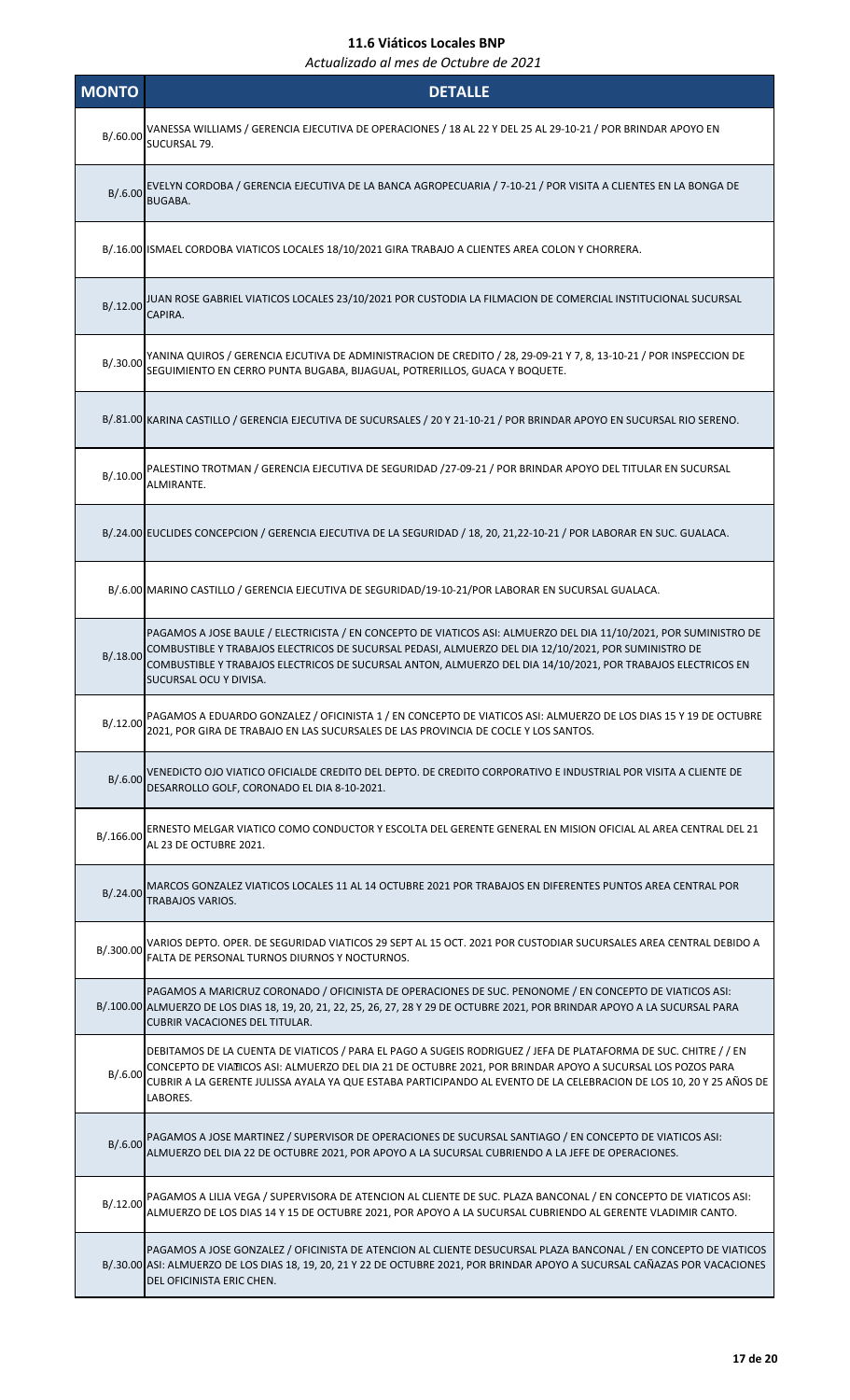| <b>MONTO</b> | <b>DETALLE</b>                                                                                                                                                                                                                                                                             |
|--------------|--------------------------------------------------------------------------------------------------------------------------------------------------------------------------------------------------------------------------------------------------------------------------------------------|
| B/.10.00     | PAGAMOS A YOIRA LOPEZ / SUPERVISORA DE SUCURSAL LAS TABLAS / EN CONCEPTO DE VIATICOS ASI: DESAYUNO Y ALMUERZO<br>DEL DIA 26/10/2021, POR VIAJE A TONOSI EN APOYO POR PERMISO DE LA JEFA DE OPERACIONES DALIA GUERRERO.                                                                     |
| B/.6.00      | PAGAMOS A JUAN MIGUEL HERRERA / NOTIFICADOR / EN CONCEPTO DE VIATICOS ASI: ALMUERZO DEL DIA 08 DE OCTUBRE 2021,<br>PARA ATENDER DILIGENCIA DEL JUZGADO EJECUTOR EN CHAME PROVINCIA COCLE.                                                                                                  |
| B/.6.00      | PAGAMOS A JUAN MIGUEL HERRERA / NOTIFICADOR / EN CONCEPTO DE VIATICOS ASI: ALMUERZO DEL DIA 06 DE OCTUBRE 2021,<br>PARA ATENDER DILIGENCIA DEL JUZGADO EJECUTOR EN CHAME PROVINCIA COCLE.                                                                                                  |
| B/.241.00    | JOSE DE LEON VIATICO CONDUCTOR POR TRANSPORTAR AL SUBGERENTE EJECUTIVO DE GOBIORERNO Y DATOS Y GERENTE DE<br>AREA DE CALIDAD DE DATOS A GIRA AL AREA CENTRAL Y OCCIDENTAL.                                                                                                                 |
| B/.42.00     | VIATICOS AL PERSONAL DEL DEPTO. DE COMUNICACION Y ALARMA POR REALIZAR TRABAJOS VARIOS EN LA SUCURSAL DE TORTI,<br>CORONADO, NUEVO ARRAIJAN Y 4 ALTO COLON LOS DIAS 12, 13, 15 DE OCTUBRE 2021.                                                                                             |
| B/.312.00    | NANCY RODRIGUEZ VIATICO GERENCIA ADMON. DE CREDITO POR MISION OFICIAL E INSPECCIONI DE AVALUOS A FINCAS EN<br>DARIEN SUCURSAL METETI DEL 25 AL 29 DE OCTUBRE 2021.                                                                                                                         |
| B/.162.00    | JOSE ARMUELLES / GERENCIA EJECUTIVA DE OPERACIONES / 27 AL 29-10-21 / POR BRINDAR APOYO DURANTE DUELO DEL CAJERO<br>TITULAR.                                                                                                                                                               |
| B/.220.00    | VARIOS DEPTO. AGROP. PROGRAMA DE APOYO AL PRODUCTOR VIATICOS LOCALES 12 AL 16 OCTUBRE DE 2021 POR GESTIONES DE<br>TRABAJO DE HIERRAS Y COMPETITIVIDAD DE LOS COLABORADORES.                                                                                                                |
| B/.18.00     | VARIOS DEPTO. DE AVALUOS AGROPECUARIOS VIATICOS LOCALES 13, 14, 15 OCTUBRE 2021 POR MISION OFICIAL POR INSPECCION<br>DE AVALUOS A FINCAS.                                                                                                                                                  |
|              | B/.36.00 ALANIS R. SANTOS VIATICOS LOCALES 14, 15, 20, 21, 25, 26 OCTUBRE 2021 POR INSPECCION DE AVALUOS A FINCAS.                                                                                                                                                                         |
|              | B/.60.00 ROBERTO MORALES VIATICOS LOCALES 13 AL 29 OCTUBRE DE 2021 POR INSPECCION DE AVALUOS A FINCAS.                                                                                                                                                                                     |
|              | B/.20.00 ARLEN CEDEÑO / MARICRUZ OBALDIA VIATICOS LOCALES 27/10/2021 POR GIRA DE TRABAJO A LA REGION ATLANTICA A FIN DE<br>VISITAR AREA DE LA POBLACION DE CHAGRE Y PORTOBELO.                                                                                                             |
| B/.74.00     | VARIOS DEPTO. ALARMA COMUNICACION Y CAMARA VIATICOS LOCALES 11 AL 15 OCTUBRE DE 2021 POR GIRA DE TRABAJO AREA<br>OCCIDENTAL TRABAJOS VARIOS.                                                                                                                                               |
|              | VIATICOS AL PERSONAL DEL DEPTOTO. DE CANALES VIRTUALES POR GTO. DE CANALES VIRTUALES POR GIRA DE TRABAJO AL AREA<br>B/.320.00 DE CHITRE DE TRABAJO AL AREA DE CHITRE Y OCU PARA MERCADEAR EL PROODUCTO DE BEN EN FERIA DEL 25 AL 30 DE OCTUBRE<br>2021.                                    |
| B/.12.00     | PAGAMOS A RAINIER GARCIA / ASISTENTE ABOGADO / EN CONCEPTO DE VIATICOS ASI: ALMUERZO Y CENA DEL DIA 26 DE<br>OCTUBRE 2021, PARA ATENDER DILIGENCIA DEL JUZGADO EJECUTOR EN LA PROVINCIA DE VERAGUAS.                                                                                       |
|              | DEBITAMOS DE LA CUENTA DE VIATICOS / PARA EL PAGO A MARIAN BROCE / OFICINISTA DE ATENCION AL CLIENTE DE SUCURSAL<br>B/.30.00 CHITRE / EN CONCEPTO DE VIATICOS ASI: ALMUERZO DEL 18 AL 22 DE OCTUBRE 2021, POR BRINDAR APOYO EN SUCURSAL DIVISA<br>EN AUSENCIA DEL TITUTLAR.                |
|              | B/.6.00 PAGAMOS A VIENA ALONSO / JUEZ EJECUTORA / EN CONCEPTO DE VIATICOS ASI: ALMUERZO DEL DIA 08 DE OCTUBRE 2021, PARA<br>ATENDER DILIGENCIA DEL JUZGADO EJECUTOR EN CHAME PROVINCIA DE COCLE.                                                                                           |
| B/.30.00     | PAGAMOS A YARINA MORAN / OFICINISTA DE ATENCION AL CLIENTE DE SUCURSAL OCU / EN CONCEPTO DE VIATICO ASI:<br>ALMUERZO DE LOS DIAS 25, 26, 27, 28 Y 29 DE OCTUBRE 2021, POR PRESTAR APOYO A LA SUCURSAL PENONOME.                                                                            |
|              | DEBITAMOS DE LA CUENTA DE GASTOS DE VIATICO / PARA EL PAGO A ELIANIS VILLARREAL / JEFA DE ATENCION AL CLIENTE DE<br>B/.12.00 SUCURSAL CIRCUNVALACION / EN CONCEPTO DE VIATICO ASI: ALMUERZO DE LOS DIAS 21 Y 22 DE OCTUBRE 2021, POR CUBRIR<br>VACACIONES DE LA TITULAR GENESIS HERNANDEZ. |
|              | B/.40.00 JENNIPHER DE GRACIA VIATICOS LOCALES 26 AL 29 OCTUBRE DE 2021 POR INSPECCION DE AVALUOS A FINCAS.                                                                                                                                                                                 |
|              | B/.24.00 YANINA QUIROZ VIATICOS LOCALES 25 AL 28 DE OCTUBRE DE 2021 POR INSPECCION DE AVALUOS A FINCAS.                                                                                                                                                                                    |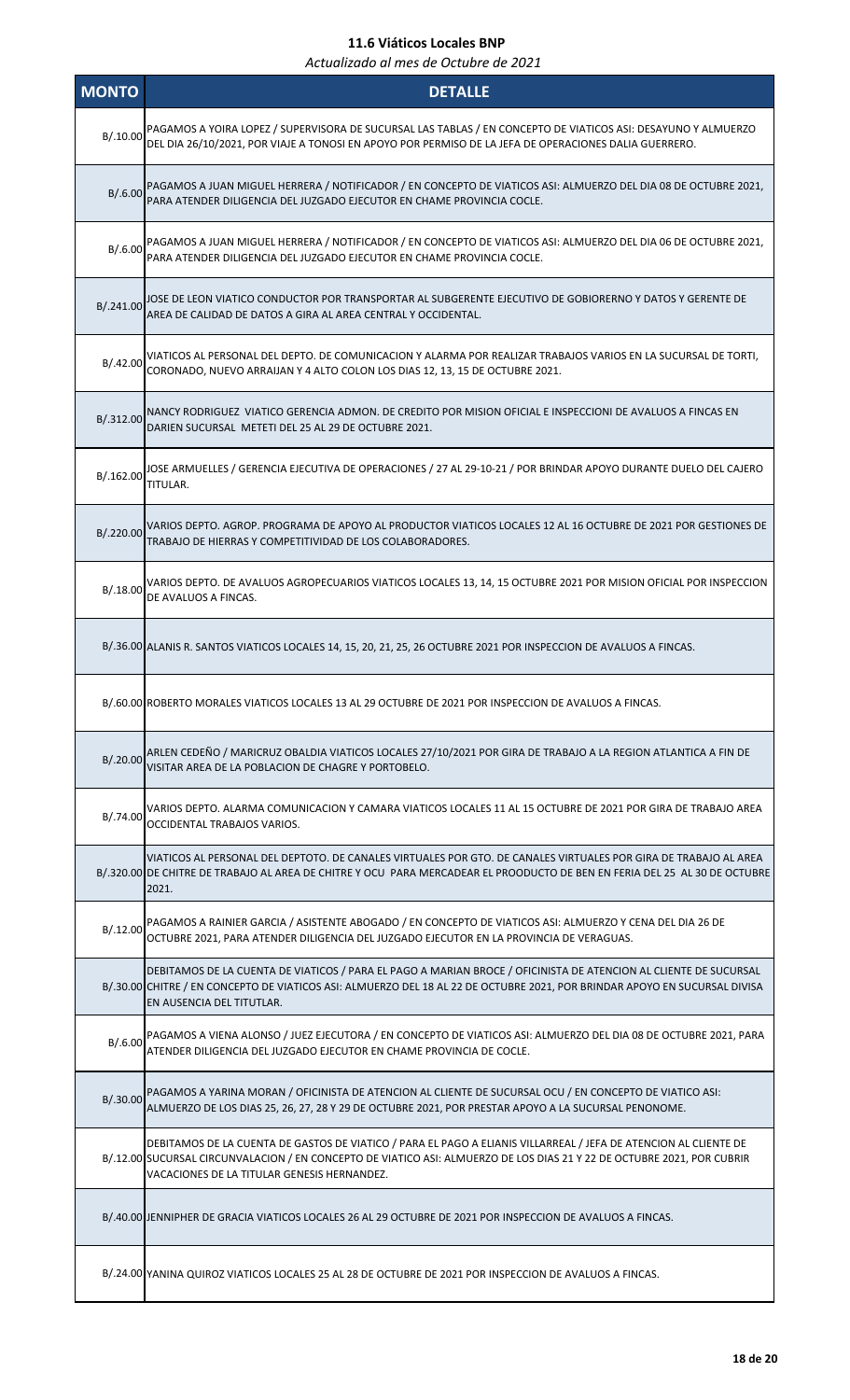| <b>MONTO</b> | <b>DETALLE</b>                                                                                                                                                                                                                                           |
|--------------|----------------------------------------------------------------------------------------------------------------------------------------------------------------------------------------------------------------------------------------------------------|
| B/.20.00     | AUXENDO DOMINGUEZ VIATICO OFICIAL DE CREDITO CON POR VISITA E INSPECCION DE AVALUO A LAS FINCAS EN LA PROVINCICA<br>DE HERRERA DEL 20 AL 22 DE OCTUBRE 2021.                                                                                             |
| B/.24.00     | BUATDIL RODRIGUEZ VIATICOS LOCALES POR ATENCION DE REPORTES VIAJE A PLAZA BANCONAL SANTIAGO POR PROYECTO DE<br>INSTALACION DE FIBRA OPTICA CON PROVEEDOR C.W. 18 AL 22 OCTUBRE 2021.                                                                     |
| B/0.00       | VIATICO AL PERSONAL DEL DEPTO.DE CONSTRUCCION POR TRABAJOS REALIZADOS EN VARIAS SUCURSALES DEL AREA<br>METROPOLITANA DEL 19 AL 24 DE OCTUBRE 2021.                                                                                                       |
| B/.52.00     | ERIKA MIRANDA VIATICOSLOCALES 01 AL 15 OCTUBRE DE 2021 POR BRINDAR APOYO A LA SUCURSAL LA PALMA PARA CUBRIR<br>VACACIONES A LA JEFA DE OPERACIONES.                                                                                                      |
|              | B/.30.00 CARLOS VILLARREAL VIATICO GERENTE DE AREA POR TRABAJOS EN VARIAS SUCURSALES DEL 12 AL 21 DE OCTUBRE 2021.                                                                                                                                       |
| B/0.42.00    | JOSHUA DE LEON CAMPBELL VIATICO AVALUADOR AGROPECUARIO POR MISION OFICIAL E INCSPECCION DE AVALUOS A FINCAS EN<br>LA SUCURSAL DE PESE DEL 25 AL 29 DE OCTUBRE 2021.                                                                                      |
| B/.50.00     | LISETH BARRIOS VIATICO AVALUADOR AGROPECUARIO POR MISION OFICIAL E INSPECCION DE FINCAS LOS DIAS 22, 25, 26, 27, 29<br>DE OCTUBRE 2021.                                                                                                                  |
|              | VARIOS DEPTO. ALARMA COMUNICACION Y CAMARAS VIATICOS LOCALES 18 AL 22 OCTUBRE DE 2021 POR GIRA DIFERENTES<br>B/.84.00 SUCURSALES AREA CENTRAL Y OCCIDENTAL PARA TRABAJOS EN LOS SISTEMAS ELECTRONICOS DE SEGURIDAD (ROBO, VIDEO Y<br>CONTROL DE ACCESO). |
| B/.6.00      | MARIO MILLER VIATICO ASISTENTE DE ABOGADO POR GIRA DE TRABAJO A CHEPO DILIGENCIA PROCESO DE LANZAMIENTO EL DIA<br>26-10-2021.                                                                                                                            |
| B/0.00       | EUCLIDES BARRIOS VIATICO GERENTE DE AREA DE SEGURIDAD POR PARTICIPAR EN LA REALIZACION DE LA GIRA DE INSPECCION EN<br>NUEVO EMPERADOR COMO COORDINADOR DE LA SEGURIDAD FISICA DEL PERSONAL DESIGNADO EL DIA 22-10-2021.                                  |
|              | B/.69.00 EVERARDO CASTILLO VIATICO POR TRANSPORTAR AL DIRECTOR RICARDO A. PEREZ A CHITRE LOS DIAS 28, 29 DE OCTUBRE 2021.                                                                                                                                |
| B/.100.00    | VIATICOS AL PERSONAL DEL DEPTO. DE AUDITORIA AREA CENTRAL POOR AUDITORIA EN LA SUCURSAL DE AGUADULCE LOS DIAS<br>25, 26, 28, 29 DE OCTUBRE 2021.                                                                                                         |
| B/.124.00    | VIATICOS AL PERSONAL DEL DEPTO. DE ORGANIZACION DE EVENTOS POR DIFERENTES MISIONES EN EL AREA CENTRAL DEL 4 AL 28<br>DE OCTUBRE 2021.                                                                                                                    |
| B/.156.00    | EVA SALAZAR VIATICO OFICINISTA POR GIRA A LA PROVINCIA DE HERRERA PARA PARTICIPAR EN LA FERIA DE SALUD EN LA<br>SUCURSAL DE CHITRE Y VEREDA ARTESANAL DE OCU DEL 28 AL 30 DE OCTUBRE 2021.                                                               |
| B/.174.00    | VIATICOS AL PERSONAL DEL DEPTO. DE CONSTRUCCION POR TRABAJOS EN VARIAS DEPENDENCIAS DEL BNP DEL 18 AL 24 DE<br>OCTUBRE 2021.                                                                                                                             |
|              | B/.79.00 BRADYAN SANCHEZ / GERENCIA EJECUTIVA DE OPERACIONES / 28 Y 29-10-21 / POR CUBRIR INCAPACIDAD DEL TITULAR.                                                                                                                                       |
| B/.60.00     | ELVIS MONTERO / GERENCIA EJECUTIVA DE LA BANCA AGROPECUARIA / 18 AL 22 Y 25 AL 29-10-21 / POR CUBRIR VACACIONES DEL<br>OFICIAL TITULAR EN SUC. 79.                                                                                                       |
| B/.60.00     | GEORGE LOHMANN / GERENCIA EJECUTIVA DE SUCURSALES / 18 AL 22 Y DEL 25 AL 29-10-21 / POR BRINDAR APOYO EN SUCURSAL<br>ALANJE.                                                                                                                             |
| B/.241.00    | MUHAMMAD HAJI VIATICO GERENTE DE AREA DE CALIDAD DE DATOS POR GIRA AL AREA CENTRAL Y OCCIDENTAL PARA EL<br>PROYECTO DE ACTUALIZACION DE DATOS DEL CLIENTE DEL BNP DEL 27 AL 30 DE OCTUBRE 2021.                                                          |
| B/.241.00    | SANYAI JAVIER BARRIA WEST VIATICO SUBGERENTE EJECUTIVO DE GOTBIERNO DE DATOS POR GIRA AL AREA CENTRAL Y<br>OCCIDENTAL PARA EL PROYECTO DE ACTUALIZACION DE DATOS DE CLIENTES DEL BNP DEL 27 AL 30 DE OCTUBRE 2021.                                       |
|              | B/.16.00 ALEXA CHACON VIATICO POR GIRA DE TRABAJO HACIA CHEPO, TORTI Y METTETI EL DIA 25-10-2021.                                                                                                                                                        |